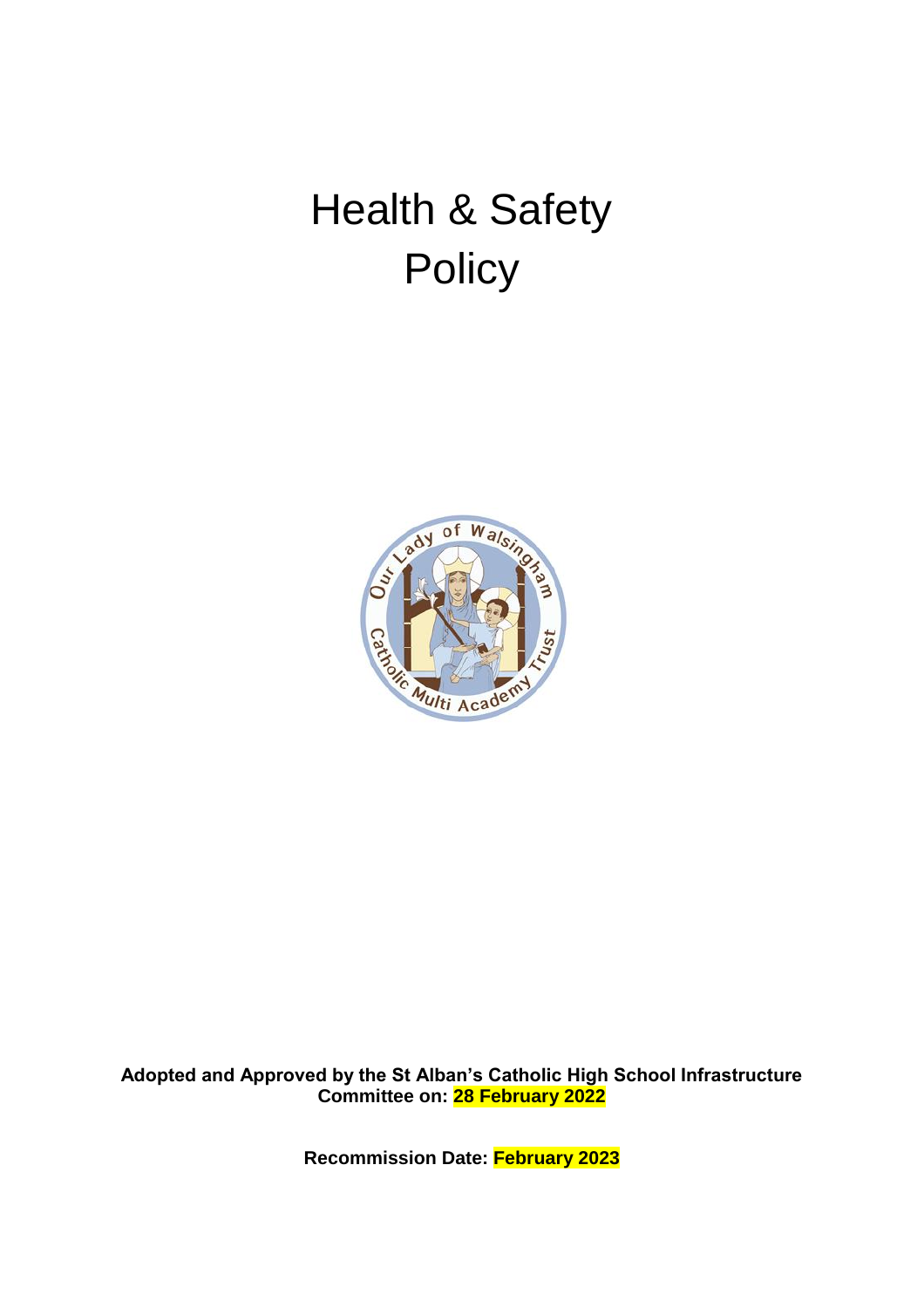## **Contents**

| 1            |      |  |
|--------------|------|--|
| $\mathbf{2}$ |      |  |
| 3            |      |  |
|              | 3.1  |  |
|              | 3.2  |  |
|              | 3.3  |  |
|              | 3.4  |  |
|              | 3.5  |  |
|              | 3.6  |  |
|              | 3.7  |  |
|              | 3.8  |  |
| 4            |      |  |
| 5            |      |  |
| 6            |      |  |
| 7            |      |  |
| 8            |      |  |
| 9            |      |  |
|              | 9.1  |  |
|              | 9.2  |  |
|              | 9.3  |  |
|              | 9.4  |  |
|              | 9.5  |  |
|              | 9.6  |  |
|              | 9.7  |  |
|              | 9.8  |  |
|              | 9.9  |  |
|              | 9.10 |  |
|              | 9.11 |  |
|              | 9.12 |  |
|              | 9.13 |  |
|              | 9.14 |  |
|              | 9.15 |  |
|              | 9.16 |  |
|              | 9.17 |  |
|              | 9.18 |  |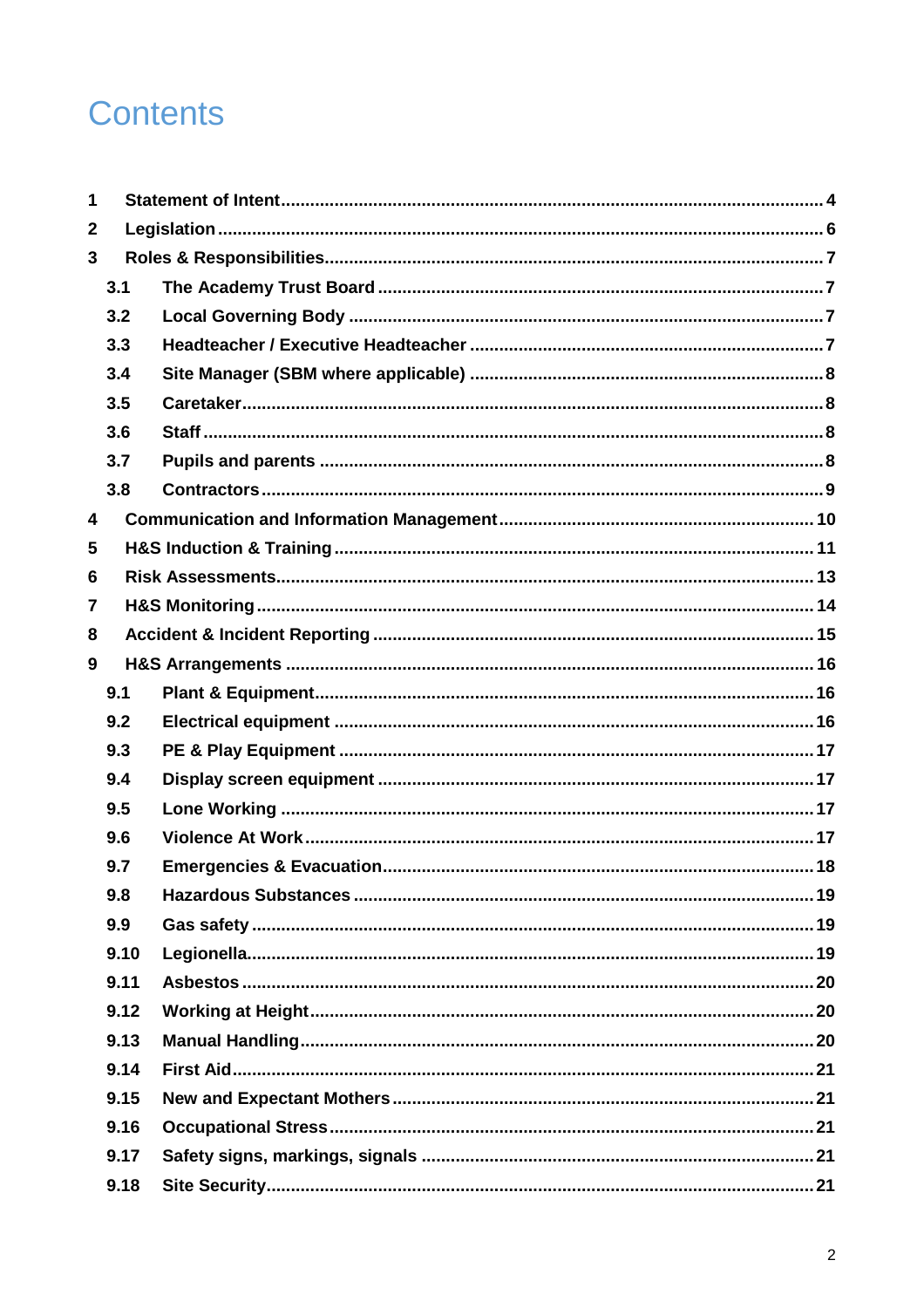| 9.19 |  |
|------|--|
| 9.20 |  |
| 9.21 |  |
| 9.22 |  |
| 9.23 |  |
| 9.24 |  |
| 9.25 |  |
| 9.26 |  |
| 9.27 |  |
| 9.28 |  |
| 9.29 |  |
| 9.30 |  |
| 9.31 |  |
| 9.32 |  |
| 9.33 |  |
| 9.34 |  |
| 9.35 |  |
| 9.36 |  |
|      |  |
| 10.1 |  |
| 10.2 |  |
| 10.3 |  |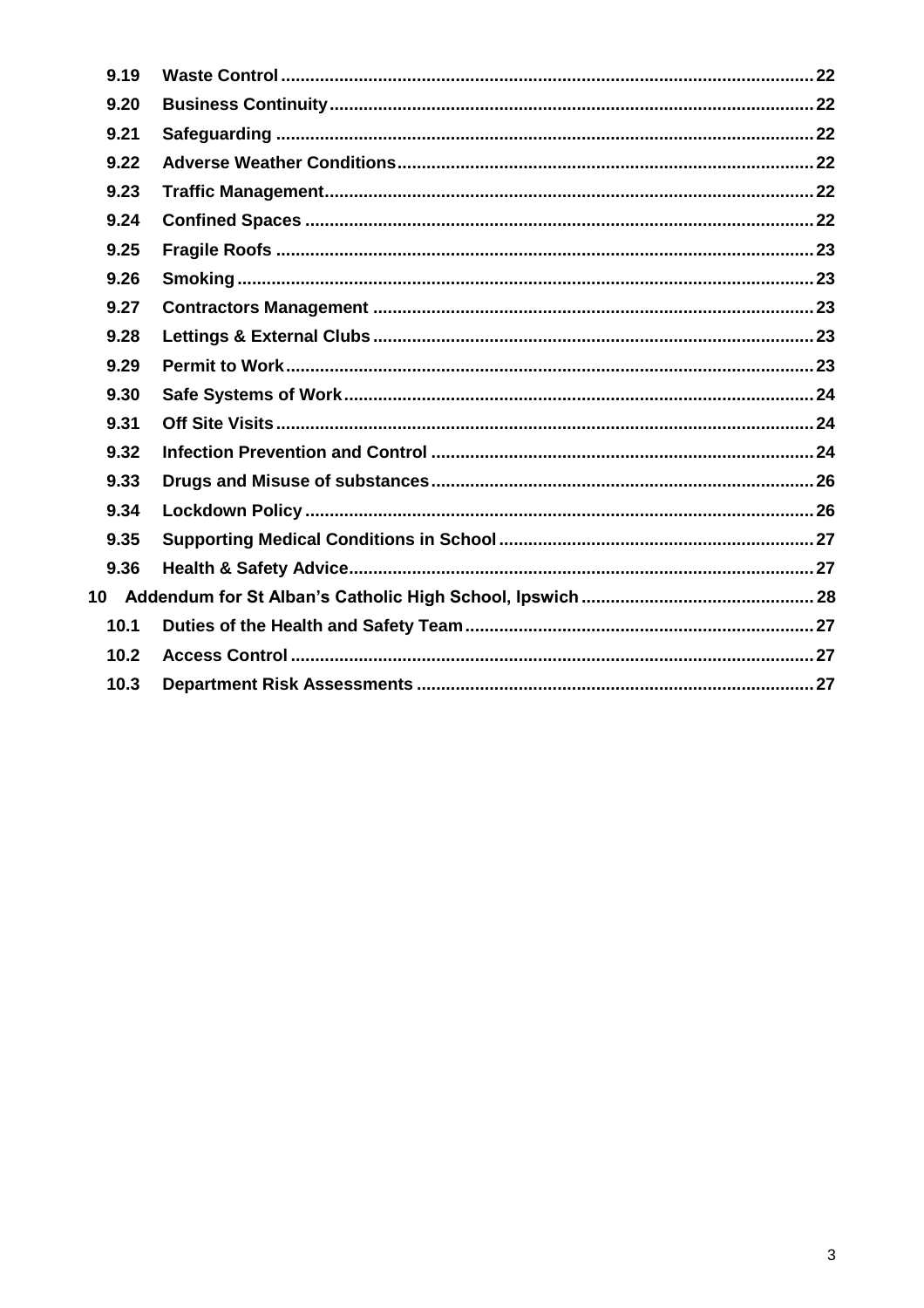## <span id="page-3-0"></span>**1 Statement of Intent**

The board of directors and CEO of Our Lady of Walsingham Catholic Multi Academy Trust (the Trust) accepts their overall responsibility for ensuring, as far as possible, the health, safety and welfare of staff, pupils and others. We recognise that the maintenance of a safe place of work and safe working environment is critical to the continued success of the Trust and as such, we view our responsibilities for health and safety equally with our other organisational responsibilities. We require all employees to equally accept their responsibilities as part of the development of a true safety culture.

The nature of our activities means that a wide range of risks exists, but through the implementation of this policy, directors, local governors, leaders and employees will ensure that all risks to health are addressed and maintained at the lowest level reasonably practicable. The management of health and safety is an integral part of every leader's role.

The school is insured against liability and the Risk Protection Agreement policy stipulates "The insured will comply with all regulations imposed by any competent authority and take all reasonable precautions to prevent or minimise accident, injury, loss or damage. In addition, the insured will comply with makers recommendations made in respect of plant and machinery wherever reasonably practicable".

The Trust's complaints process will deal with instances of relevant complaint.

The requirements of the Health & Safety at Work Act 1974 and other legislation and guidance will form part of the minimum standards to be achieved, paying particular attention to the provision and maintenance of:

- A safe place of work and safe access to and egress from it;
- Plant, equipment and systems of work that are safe;
- Safe arrangements for the use, handling, storage and transport of articles and substances;
- Sufficient information, instruction, training and supervision to enable staff and students to avoid hazards and contribute positively to their own health and safety at work;
- A healthy working environment.

The Trust aims to:

- Identify the principal hazards to employees and others affected by your work, and control the associated risks adequately;
- Ensure that other business pressures do not interfere with the achievement of a high-quality health and safety management system;
- Meet the basic requirements of the HASAWA: maintain, so far as reasonably practicable, healthy and safe working conditions, e.g. access, egress, safe plant, equipment and systems of work, use, handling, transport and handling of articles and substances;
- Meet the additional requirements of the Management of Health & Safety at Work Regulations (MHSWR) 1999: risk assessments, emergency procedures and health surveillance;
- Ensure employees have the necessary competency to carry out the tasks expected of them and provide appropriate and adequate training;
- Consult employees on health and safety issues, possibly using a safety committee, and provide them with the necessary information, training and supervision;
- Regularly review and, if required, revise the Health & Safety Policy
- Meet specific immediate and long-term health and safety performance targets

The trust is committed to the continuing development of an active Safety Management System. We will ensure that sufficient resources are available to fulfil our obligations. The effectiveness of this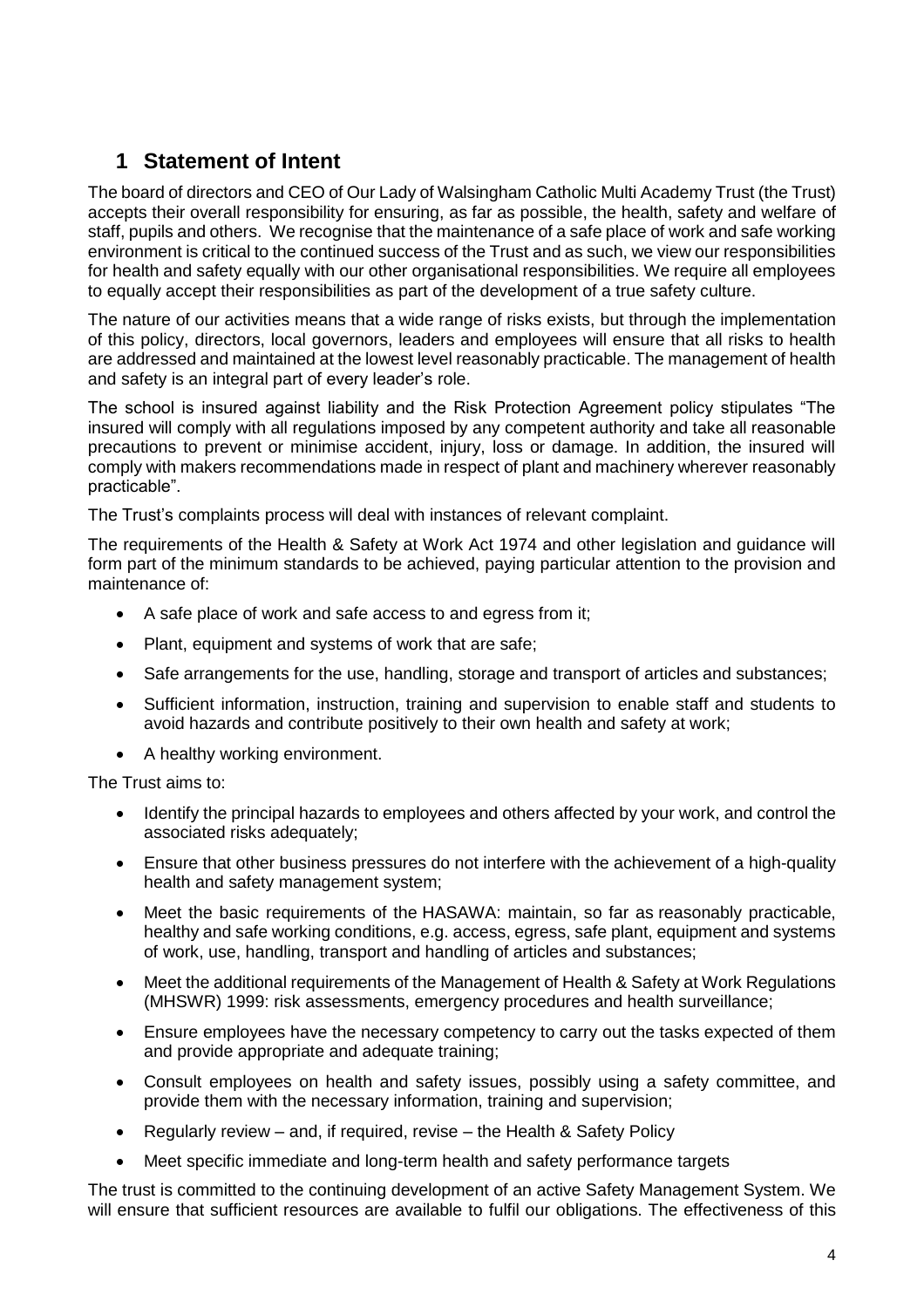policy will be monitored and reviewed by the Trust at least annually or following:

- A major change to legislation, processes, staffing, premises
- Significant matters arising from accident or incident investigations
- Consultation with safety representatives, unions and employees

The CEO will act as the steering force overseeing the audit process, supported for each school by the Headteacher or Executive Head.

Senior leaders will ensure that any changes to policy or procedures are brought to the attention of all staff. We would also remind all employees of their statutory duty to take reasonable care for the health and safety of themselves and others who may be affected by their actions. This includes cooperating in procedures introduced in the interest of health, safety & welfare and not interfering with or misusing anything provided in the interest of health and safety. Only with the co-operation and involvement of every employee can the requirements of this policy be met.

This policy applies for all Academies within the Trust, and it could be complemented by any separate 'Policy addendum' in place at the Schools (envisaged to be for Secondary schools, or when a more specific procedure/responsibility is in place).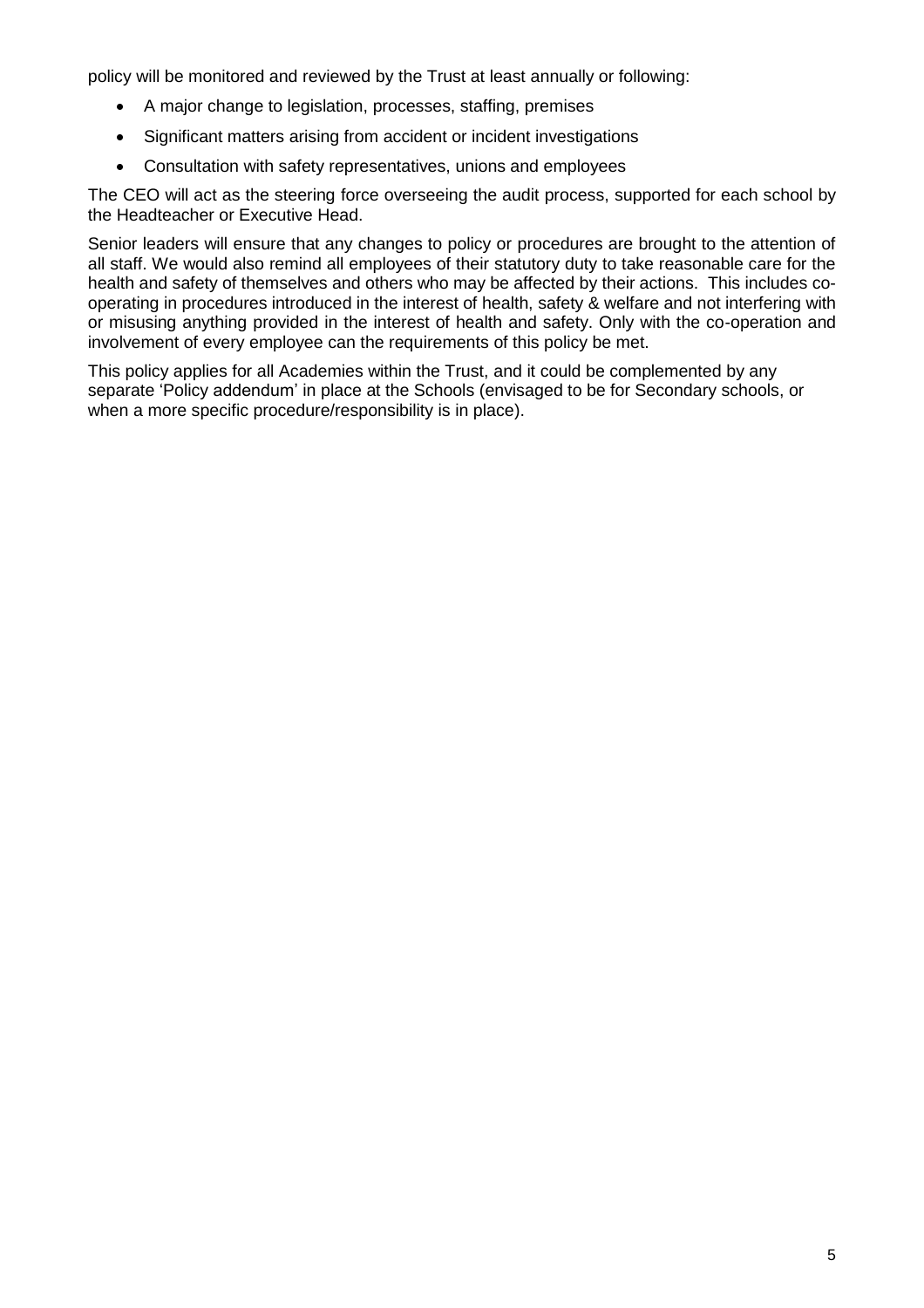## <span id="page-5-0"></span>**2 Legislation**

This policy is based on advice from the Department for Education on health and safety in Academies and the following legislation:

- [The Health and Safety at Work etc. Act 1974](http://www.legislation.gov.uk/ukpga/1974/37), which sets out the general duties employers have towards employees and duties relating to lettings
- [The Management of Health and Safety at Work Regulations 1999](http://www.legislation.gov.uk/uksi/1999/3242/contents/made), which require employers to carry out risk assessments, make arrangements to implement necessary measures, and arrange for appropriate information and training
- [The Control of Substances Hazardous to Health Regulations 2002](http://www.legislation.gov.uk/uksi/2002/2677/contents/made), which require employers to control substances that are hazardous to health
- [The Reporting of Injuries, Diseases and Dangerous Occurrences Regulations](http://www.legislation.gov.uk/uksi/2013/1471/schedule/1/paragraph/1/made) (RIDDOR) 2013, which state that some accidents must be reported to the Health and Safety Executive and set out the timeframe for this and how long records of such accidents must be kept
- [The Health and Safety \(Display Screen Equipment\) Regulations 1992](http://www.legislation.gov.uk/uksi/1992/2792/contents/made), which require employers to carry out digital screen equipment assessments and states users' entitlement to an eyesight test
- [The Gas Safety \(Installation and Use\) Regulations](http://www.legislation.gov.uk/uksi/1998/2451/regulation/4/made) 1998, which require work on gas fittings to be carried out by someone on the Gas Safe Register
- [The Regulatory Reform \(Fire Safety\) Order 2005](http://www.legislation.gov.uk/uksi/2005/1541/part/2/made), which requires employers to take general fire precautions to ensure the safety of their staff
- The [Fire Safety \(Employees Capabilities\) Regulations 2010](http://www.legislation.gov.uk/uksi/2010/471/introduction/made), which requires employers to consider, in entrusting tasks to employees, their capabilities as regards health and safety, so far as those capabilities relate to fire
- [The Electricity at Work Regulations 1989](http://www.legislation.gov.uk/uksi/1989/635/introduction/made), which requires employers to ensure the safety of electrical devices and electrical installations in the workplace
- [The Work at Height Regulations 2005](http://www.legislation.gov.uk/uksi/2005/735/contents/made), which requires employers to protect their staff from falls from height
- [The Health and Safety \(Safety Signs and Signals\) Regulations 1996](http://www.legislation.gov.uk/uksi/1996/341/introduction/made), which requires employers to provide specific safety signs whenever there is a risk that has not been avoided or controlled by other means
- **[Equality Act 2010](http://www.legislation.gov.uk/ukpga/2010/15/introduction), which requires employers to legally protects people from discrimination in** the workplace
- [The Working Time \(Amendment\) \(England\) Regulations 2013](http://www.legislation.gov.uk/uksi/2013/2228/introduction), which requires employers to impose limits on workers' hours of work
- [The Manual Handling Operations Regulations 1992](http://www.legislation.gov.uk/uksi/1992/2793/introduction/made), which requires employers to protect their staff from harm when undertaking lifting operations
- The Provision and Use of Work Equipment Regulations 1998, which requires employers to ensure that work equipment provided to employees is suitable, maintained and inspected
- [The Lifting Operations and Lifting Equipment Regulations 1998](http://www.legislation.gov.uk/uksi/1998/2307/introduction/made), which requires employers to ensure that lifting equipment provided for use by their employees and the self-employed complies with the Regulations
- The [Confined Space Regulations 1997,](http://www.legislation.gov.uk/uksi/1997/1713/contents/made) which requires employers to ensure that confined spaces are identified and procedures in place for access.

The Academy follows [national guidance published by Public Health England](https://www.gov.uk/government/uploads/system/uploads/attachment_data/file/522337/Guidance_on_infection_control_in_schools.pdf) when responding to infection control issues.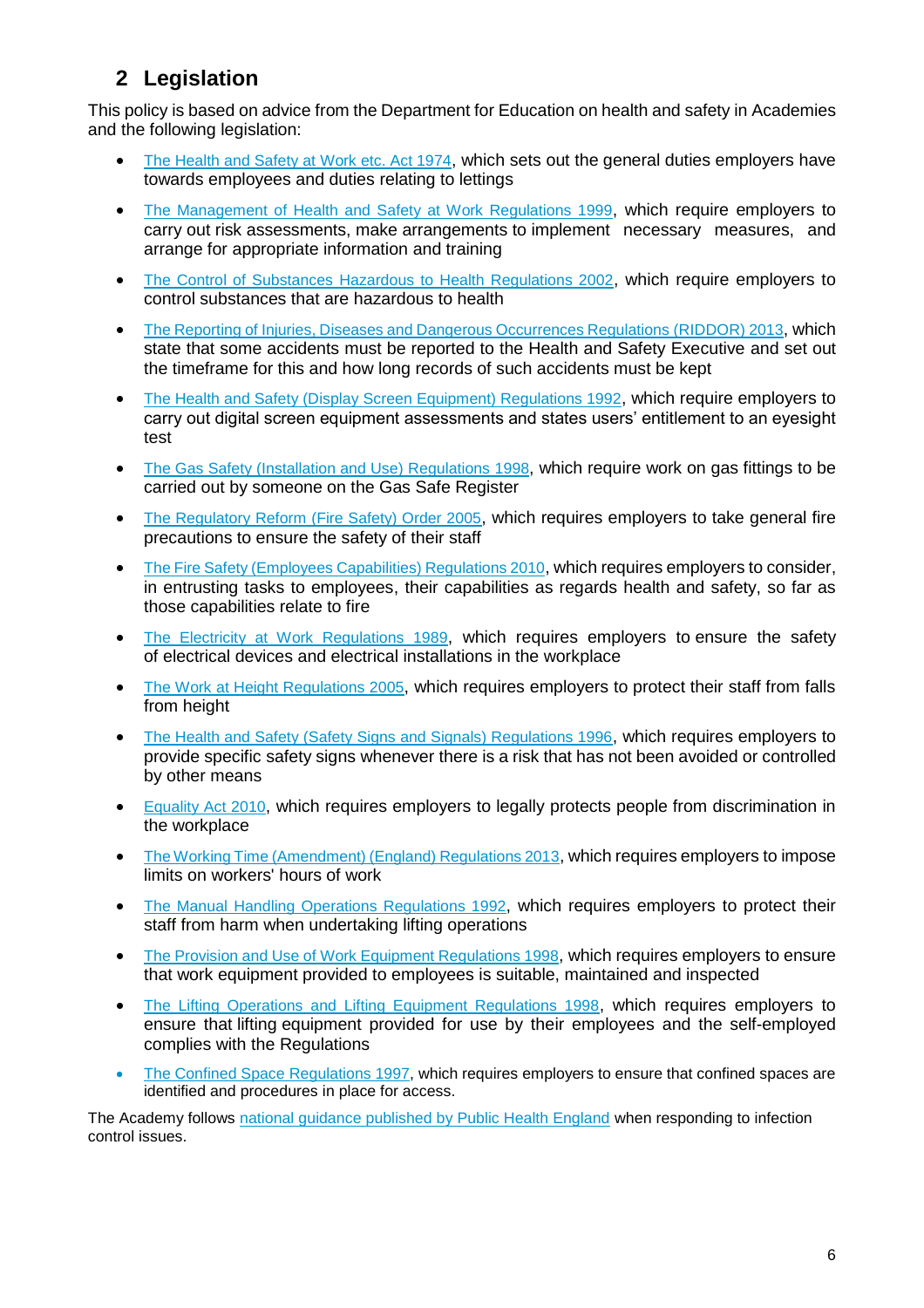## <span id="page-6-0"></span>**3 Roles & Responsibilities**

#### <span id="page-6-1"></span>*3.1 The Academy Trust Board*

- Ultimate responsibility for health and safety matters for the whole Trust
- Take reasonable steps to ensure that staff, pupils and members of the public are not exposed to risks to their health and safety. This applies to activities on or off the Trust premises
- Ensure that adequate health and safety training is provided
- Allocate enough resources to be able to deal with H&S issues across the Trust

#### <span id="page-6-2"></span>*3.2 Local Governing Body*

- Ensure that local health and safety procedures are in line with this Health and Safety policy and the Statement of Intent by giving support to the Headteacher
- Appoint a member of the Local Governing Body to be responsible for liaison on Health and Safety issues with the Headteacher and Staff
- Ensure that there is a system across the Academy for appropriate risk assessments to be carried out, recorded and regularly reviewed in line with the policy
- Monitor the implementation of health and safety procedures and discuss them during termly LGB meetings
- Provide a termly report to be discussed during full governing body meetings (FGB) on matters H&S and premises

#### <span id="page-6-3"></span>*3.3 Headteacher / Executive Headteacher*

- Responsible for day-to-day health and safety
- Maintain a suitable system in place for reporting accidents, near misses, and concerns about staff or student welfare
- Ensure that the Trust's Health and Safety Policy and systems are implemented
- Ensure that the H&S policy is localised (including subject specific changes) where necessary and that it is communicated effectively to all members of staff; this could be done in the form of an 'addendum' policy
- Ensure there is enough staff to safely supervise pupils
- Ensure that the Academy building and premises are safe and regularly inspected
- Provide adequate training for Academy staff based on their level of responsibilities
- Ensure appropriate evacuation procedures are in place and regular fire drills are held
- Ensure that in their absence, health and safety responsibilities are delegated to another member of staff
- Ensure that supply staff, visiting sports coaches and voluntary helpers understand and implement the H&S policy as appropriate
- Ensure that teaching, administrative, catering, and all ancillary staff are aware of aspects of the H&S policy that affect them
- Ensure all risk assessments are completed and reviewed (seeking assistance from Site Manager where necessary)
- Ensure that appropriate standards of welfare are established and maintained for staff, Students and visitors
- Monitor cleaning and maintenance contracts, and ensuring cleaners and caretakers are appropriately trained and have access to personal protective equipment, where necessary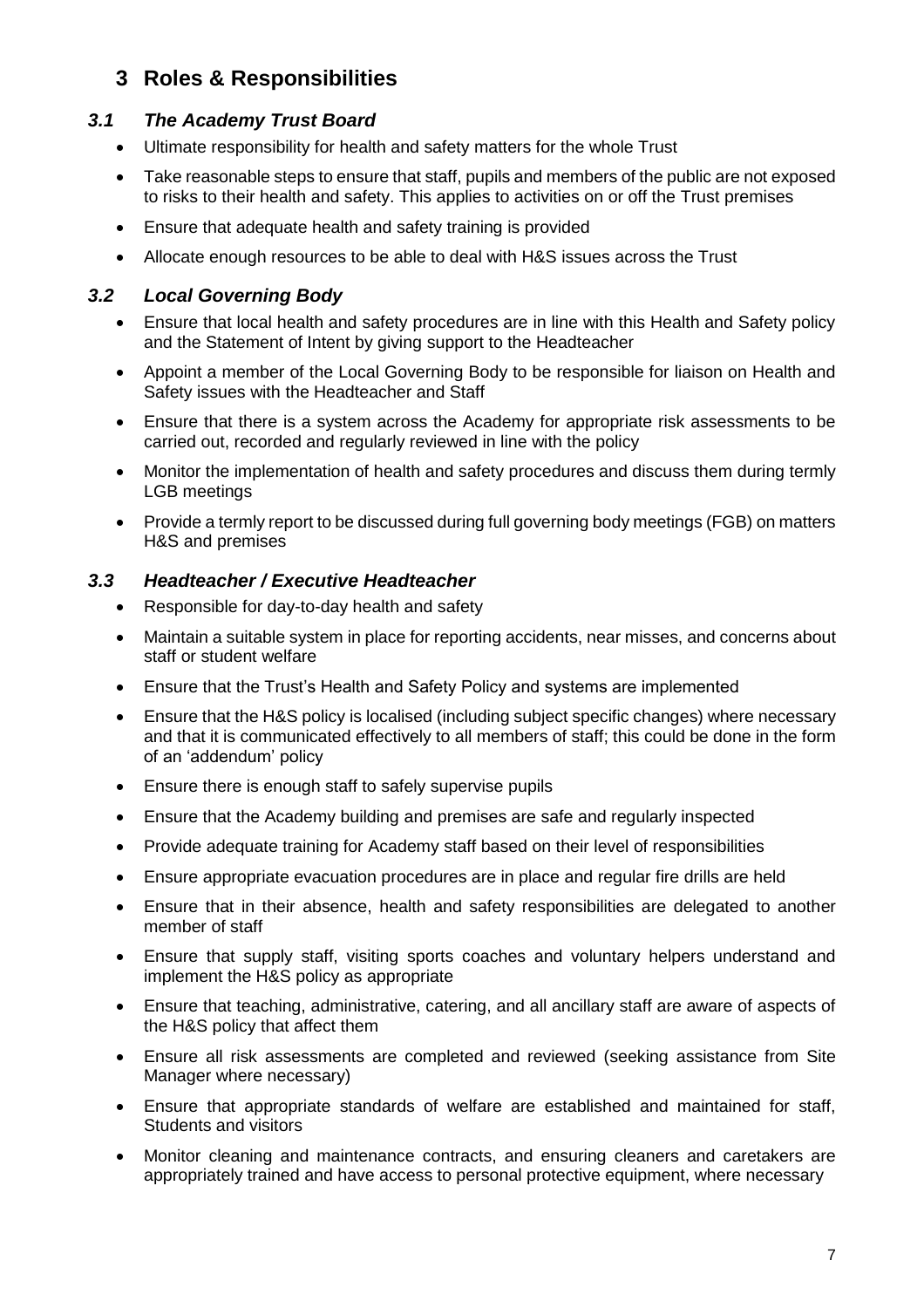#### <span id="page-7-0"></span>*3.4 Site Manager (SBM where applicable)*

- Manage, co-ordinate and monitor health and safety matters within the Trust
- Meet as necessary with the CFO to review the status of Health & Safety matters within the Academy
- Report regularly to the Headteacher on health and safety issues
- Work with the CFO to prepare annual H&S reports and present to the Board of Trustees
- Assist with preparation of risk assessments as requested, and advise on appropriate controls
- Advise the Headteacher on which risk assessments should be written, having considered account the government's advice
- Engage external Health and Safety experts as appropriate, receiving their reports and taking any necessary action
- Advise on all H&S matters (including safety of buildings, plant and equipment used and operated by the Trust)
- Ensure that fire risk assessments are carried out, appropriate equipment is in place and properly maintained
- Ensure that legionella risk assessments are carried out
- Assist in the management of asbestos as and when requested
- Carry out an annual site inspection for each Academy, and prepare a report to distribute to the Headteacher and Trust, with a follow-up visit to ensure progress 3 months later

#### <span id="page-7-1"></span>*3.5 Caretaker*

- Responsible for carrying out H&S checks on site in a timely fashion as per the checklist
- Ensure that all plant and equipment is operational and maintained to a good standard
- Liaise directly with contractors and subcontractors
- Ensure that the Academy site is safe to use and advise accordingly if not
- Ensure that the Academy ground is safe
- Ensure that the Trust daily/monthly/weekly checks are carried out either by using the Trust sheets or a similar system

#### <span id="page-7-2"></span>*3.6 Staff*

- Take care of pupils in the same way that a prudent parent would do
- Take reasonable care of their own health and safety and that of others who may be affected by what they do at work
- Co-operate with the Academy on health and safety matters
- Work in accordance with training and instructions
- Inform the appropriate person of any work situation representing a serious and immediate danger so that remedial action can be taken
- Model safe and hygienic practice for pupils
- Understand emergency evacuation procedures and feel confident in implementing them

#### <span id="page-7-3"></span>*3.7 Pupils and parents*

 Pupils and parents are responsible for following the Academy's health and safety advice, onsite and off-site, and for reporting any health and safety incidents to a member of staff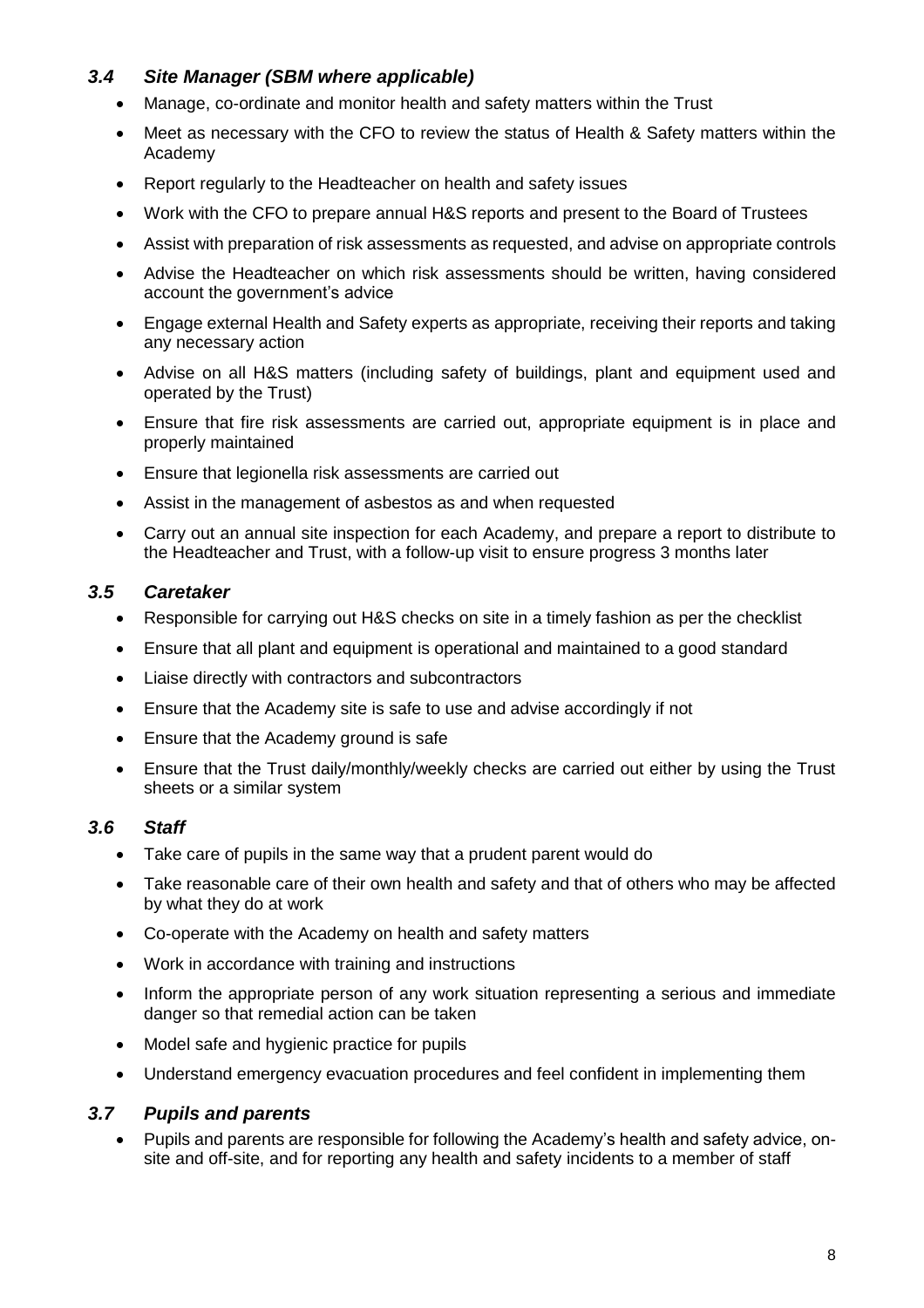#### <span id="page-8-0"></span>*3.8 Contractors*

- Contractors will agree health and safety practices with the Site Responsible Person before starting work
- Before work begins the contractor will provide evidence that they have completed an adequate risk assessment of all their planned work

Please note that the above section is indicative, please refer to any individual academy addendum to this policy for more detail in this area.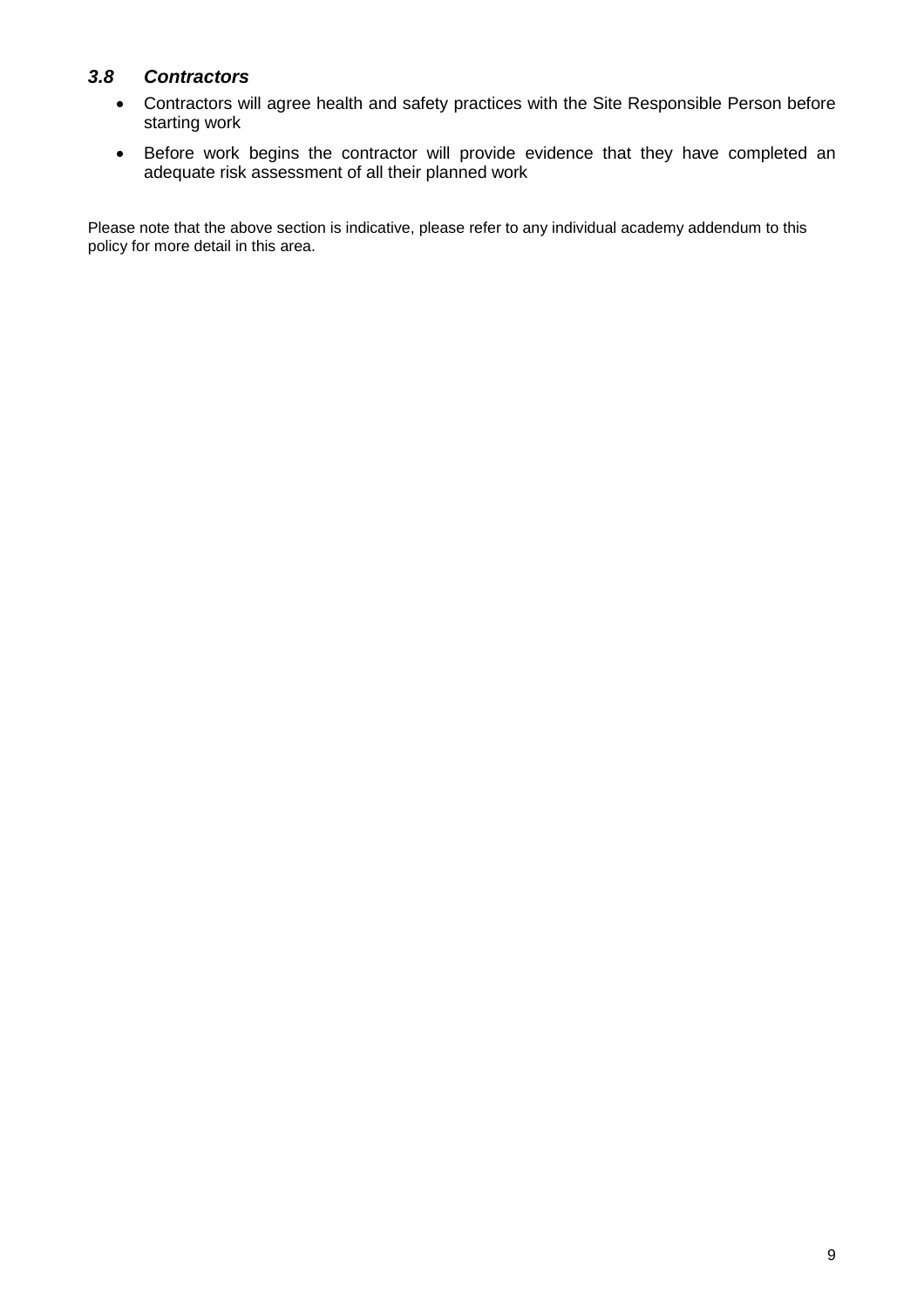## <span id="page-9-0"></span>**4 Communication and Information Management**

The Trust will provide Headteachers or their delegate with updates to Health & Safety as necessary through the outsourced Health and Safety consultants (CCC for the year 2020/2021)

Each Academy should have a system to ensure relevant health and safety information is passed on to the relevant persons within the Academy. Heads of department or subject coordinators should acknowledge their specific responsibility for managing curriculum subject specific information and keeping the Academy's health and safety committee or local health and safety coordinator informed about new information and guidance received.

As a minimum, each Academy must have in place:

- Embracement of Trust health and safety policy available to all staff by various means
- A specific area of the Staffroom notice board reserved for health and safety with:

The Academy's health and safety policy

A copy of the "Health and Safety Law – What you should know" poster

Poster displays or other awareness raising, etc. campaigns

- Information and communication procedures for ALL members of staff, employed directly or not
- Alerts to children with Health Risk Assessments
- A system to inform contractors of the local H&S policy and specific risks before work commences
- Regular staff meetings where H&S matters can be discussed
- System to report defects and H&S issues
- Agenda item on termly LGB meetings with the relevant member of staff (usually the caretaker/site manager or SBM) feeding in issues to LGB
- Reporting up of H&S Premises and H&S Accidents as required, likely a termly basis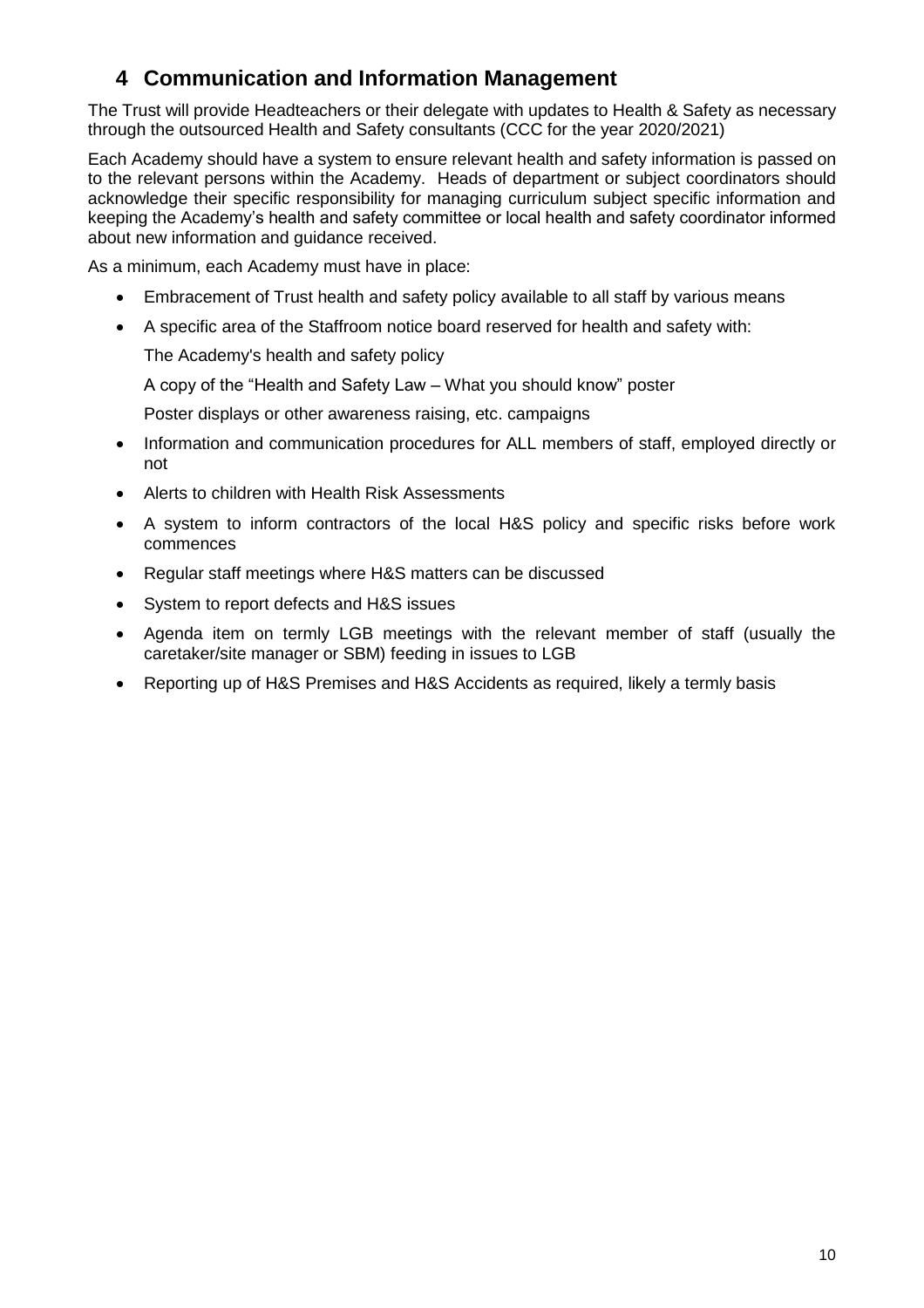## <span id="page-10-0"></span>**5 H&S Induction & Training**

All staff must receive appropriate induction training that is matched to their specific work and responsibilities. This is the responsibility of the Headteacher / Executive Headteacher. Members of staff who are new to the Academy, particularly those with management responsibilities, will have H&S training as part of their induction.

A general checklist for use with employees should include the following, which includes both basic and more specialised criteria:

- Overview of the Academy's health and safety policy and organisational structure
- Tour of the premises
- General health and safety advice, including the academy's own guidance and that from the Trust
- Introduction to the incident/accidents reporting procedures
- Where appropriate, curriculum specific guidance and arrangements
- Introduction to the Asbestos log-book and procedures
- Smoking restrictions
- Fire, evacuation and emergency procedures
- Introduction to risk assessing procedures and results
- Introduction to recognised unions and the local representatives
- Grievance procedures (as they relate to health & safety)
- Information on hazards that are specific to the Academy, and established controls or precautions
- Use of equipment and/or tools including defect reporting
- Materials and substances in use handling and labelling systems/warning signs
- Use and care of PPE (personal protective equipment)
- Housekeeping procedures for policy documents and local rules
- Legal responsibilities and rights
- First aid procedures, trained first aid personnel and first-aid facilities as displayed
- Access to wellbeing advice, counselling and other staff support schemes
- Security procedures
- Restricted areas and equipment
- Manual lifting and handling general advice
- Safe stacking of materials
- Safety procedures for machines, including design technology equipment
- General housekeeping
- Introduction on viral control procedures

Basic H&S training could include:

- Basic H&S in academies and good housekeeping
- Basic fire safety and awareness
- Basic asbestos awareness
- Basic electrics & electrical equipment good practice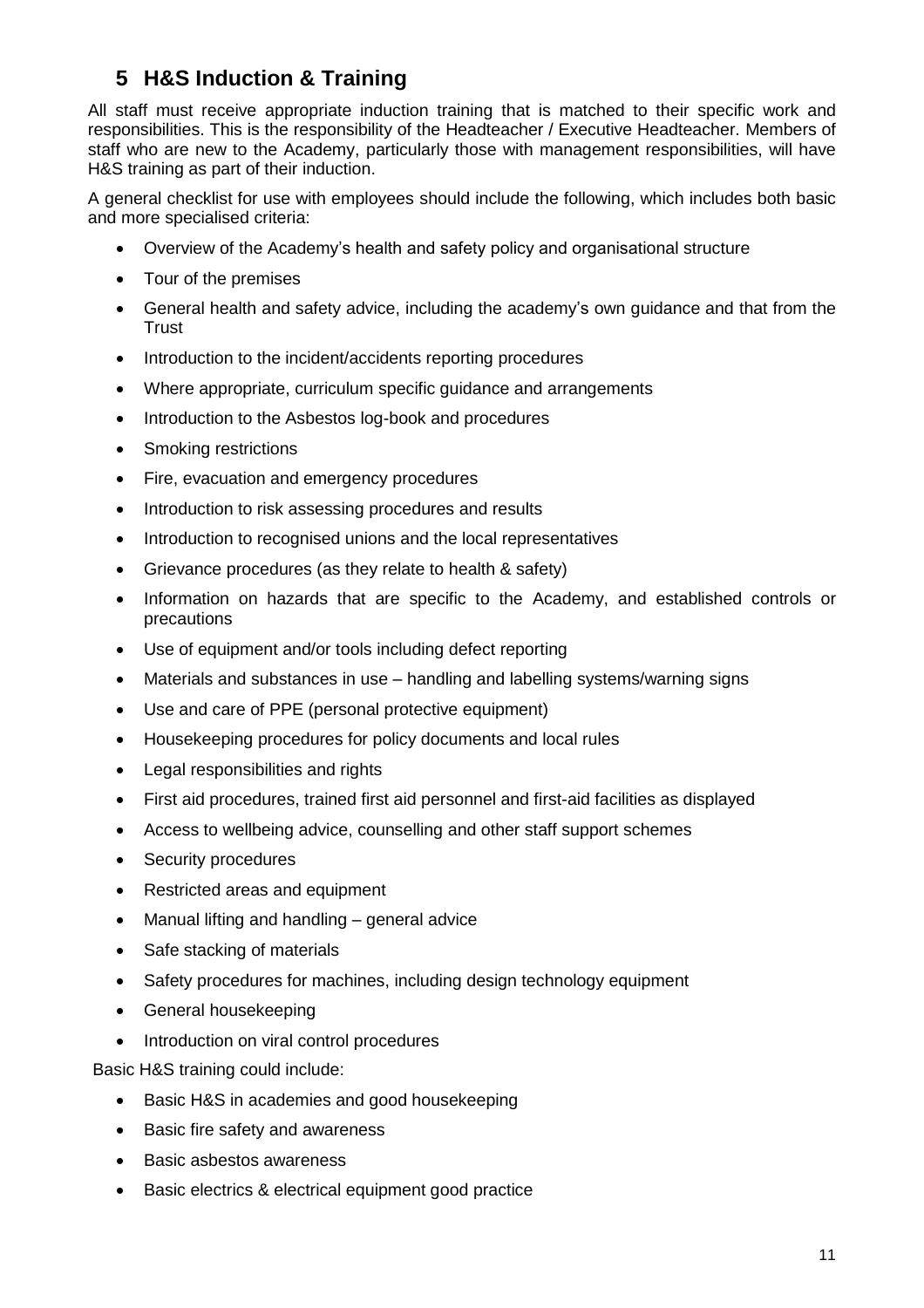- Re-fresher of fire escapes and procedures
- Symbols and pictograms: explanation
- Explanation of ergonomics
- Usage of DSE
- Risk assessments: how to and what they are for
- Control of contractors (for specific members of staff)
- Plant and equipment good practice (for specific member of staff)
- Personal equipment procedures (for specific members of staff)
- Reminder of local procedures: RA, H&S policy, and any other relevant policy present
- Accident reporting and investigation procedures
- Viral control good practice
- Water quality control and good practice (for specific members of staff)
- First aid procedures and good practice

More specialised training may need to be arranged by an external provider of choice, this is usually required for Caretakers, Site Managers, Academy Business Managers, Fire Marshals, and First Aiders. Such training could cover:

- Asbestos awareness
- Legionella awareness
- Risk assessment
- COSHH
- Manual handling
- Work at height
- Display screen awareness
- Fire safety
- Fire marshals (fire marshal certificate, fire extinguishers training)
- First aiders (first aid, paediatric first aid)

Each Academy have a detailed 'training matrix' where all relevant H&S training is recorded; such matrix also includes an explanation of the training given.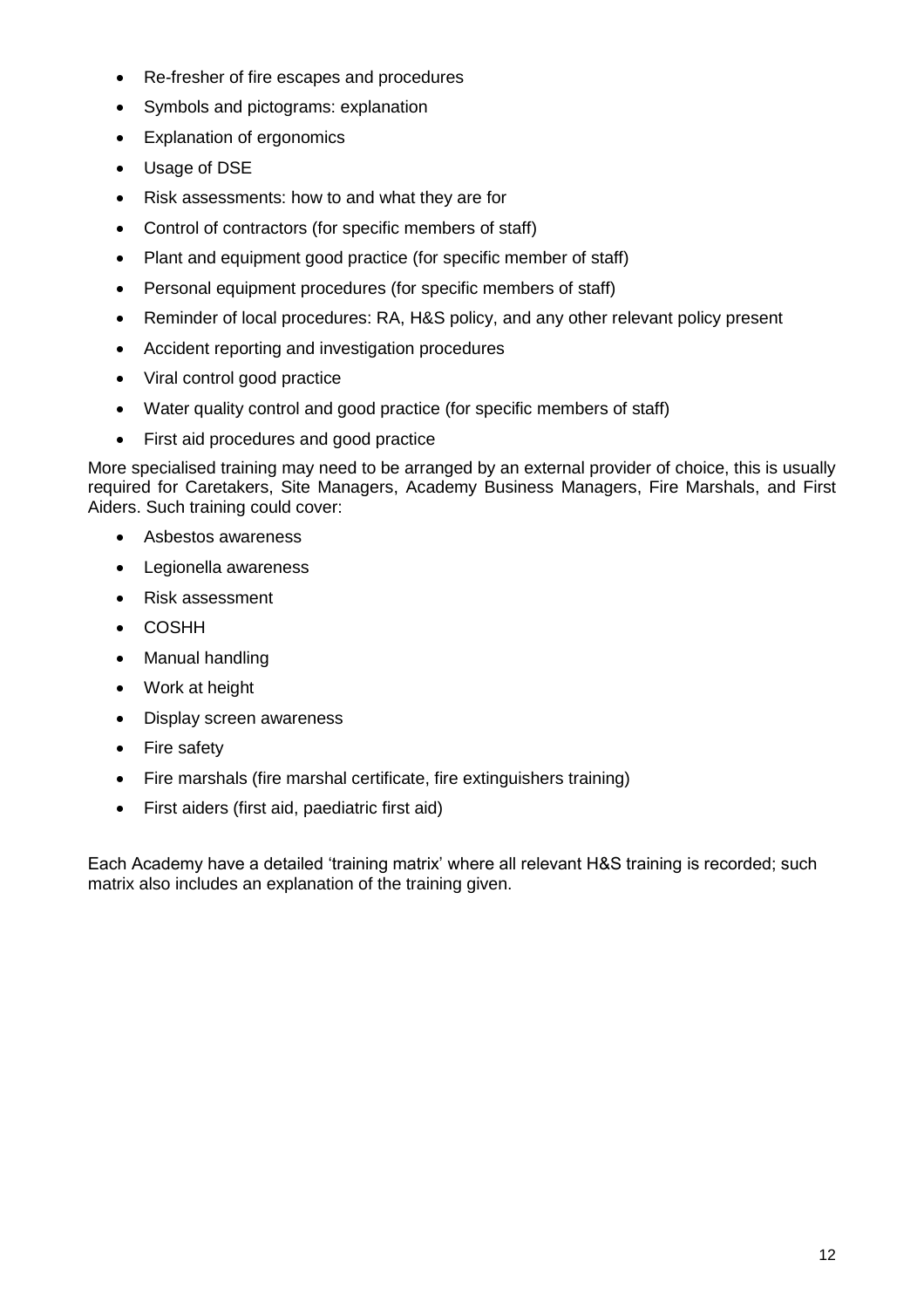## <span id="page-12-0"></span>**6 Risk Assessments**

Risk assessments are a crucial part of every safety management system. Every Academy in the Trust is expected to carry out risk assessments for every activity that carries considerable risks. Examples of such risk assessments are:

- Asbestos
- Swimming pools
- Display screen equipment
- Expectant mothers
- Underage workers
- Pupils being drawn into terrorism
- Control of substances hazardous to health
- Fire
- First aid
- Manual handling
- Working at height
- Legionella

Basic risk assessment training for Academy leaders is undertaken through the CCC H&S contract, other type, more specific, training is encouraged and can be organised by the Trust on request. Every area or department leader, should be carrying out the relevant risk assessments and review them on a regular basis. Risk assessments should then be communicated to all relevant persons, and their effectiveness monitored and recorded: Risk Assessments are usually discussed during governing body meetings, or staff meetings. All Risk Assessments must be recorded in a 'register' with the following:

- Date when it was carried out
- Review date
- Name of person
- Name of risk assessment

Risk assessments should then be communicated to all relevant staff, and proof of this must be clearly documented with a suitable system (this responsibility lies with the Headteacher).

The Trust has adopted a standardised Risk Assessment Procedure, which is detailed as a separate document. Note that in larger academies there may be a requirement for more detailed Risk Assessments. This will be set out in any individual academy addendums to this Policy.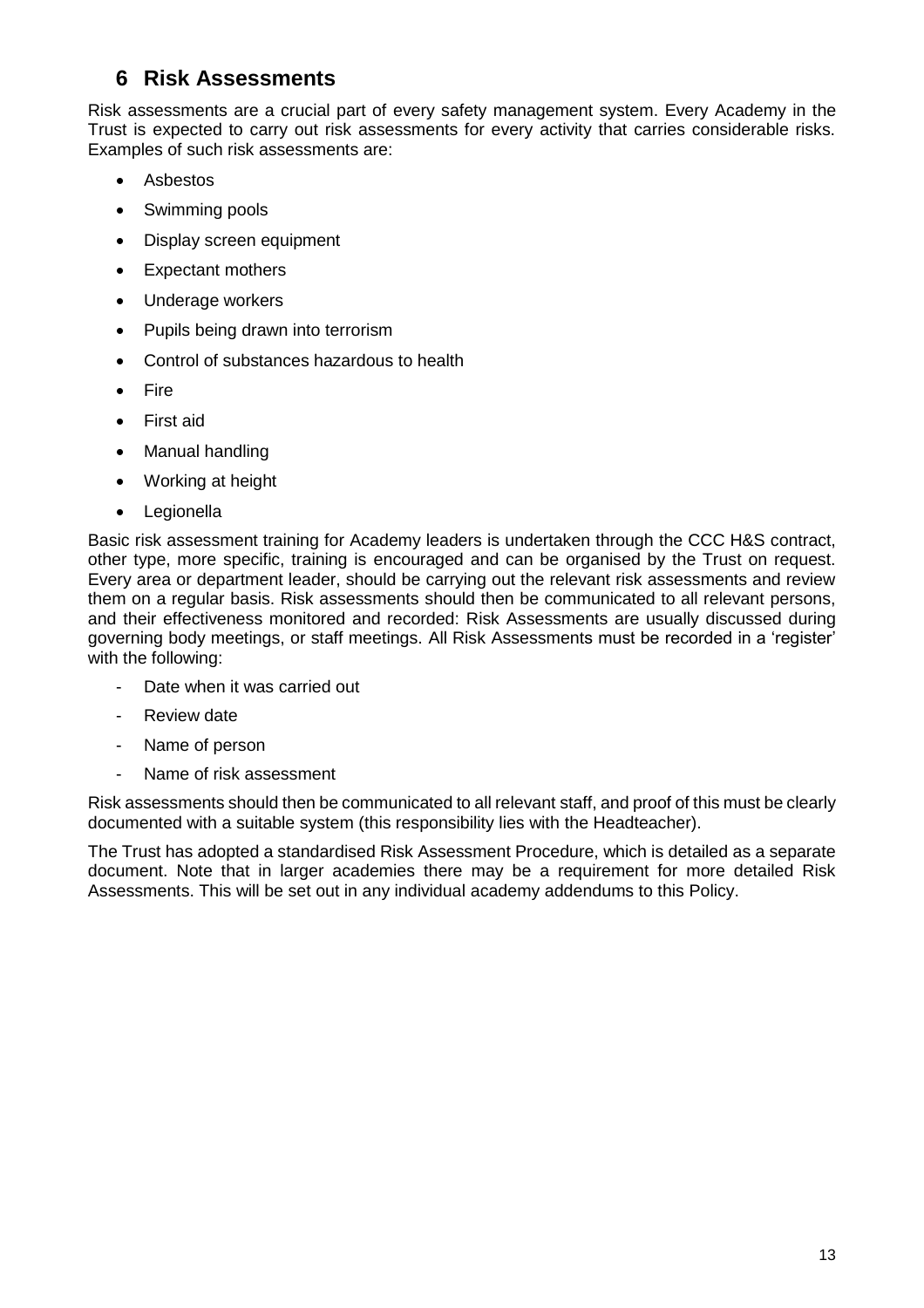## <span id="page-13-0"></span>**7 H&S Monitoring**

The H&S performance of each individual Academy could be measured and monitored by a combination of the following:

- Yearly H&S inspections carried out by a responsible person
- Yearly H&S audits conducted as part of the H&S contract with CCC
- Termly walk-arounds conducted by either the local governing body, senior leadership team, or Head of school
- Planned Preventive Maintenance (PPM) systems to maintain every item of plant and machinery
- A system of planned safety and functional checks carried out by the Academy representative, usually the caretaker; this includes every aspect of the site from door closers to fire alarm system etc.
- A system for reporting any kind of issue or defect, from maintenance to safety
- A system of daily/weekly/termly visual checks carried out by the Academy representative, usually the caretaker as required and as per Caretaker checklist
- General hazard spotting by members of staff
- External contractors' inspections of particular areas (e.g.: PE equipment)
- Engineering inspections of specific plant and machinery by the insurance company, currently Zurich
- Regular (3 yearly at the moment) premises condition surveys carried out by the Diocese

Audits and inspections are distributed to Headteachers in the form of a report. The Headteacher is responsible to ensure that the relevant persons carry out all the items identified during the inspections, possibly by following the timescales suggested.

The board of Trustees meets once a year to discuss the results of the H&S management system: reports are prepared by the CFO/Premises Manager so that an informative discussion of the actual performance can be carried out.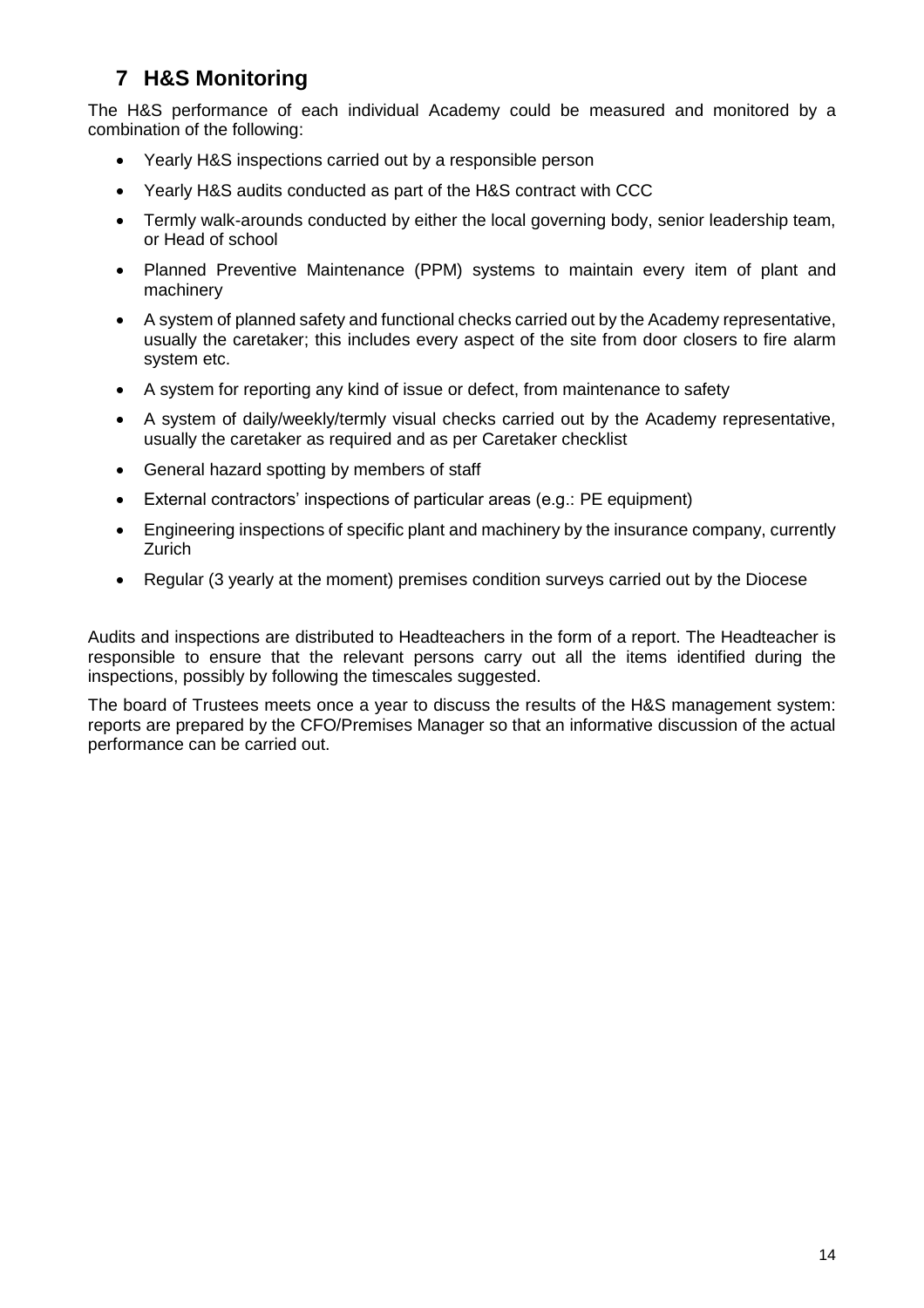## <span id="page-14-0"></span>**Accident & Incident Reporting**

Refer to specific separate Policy.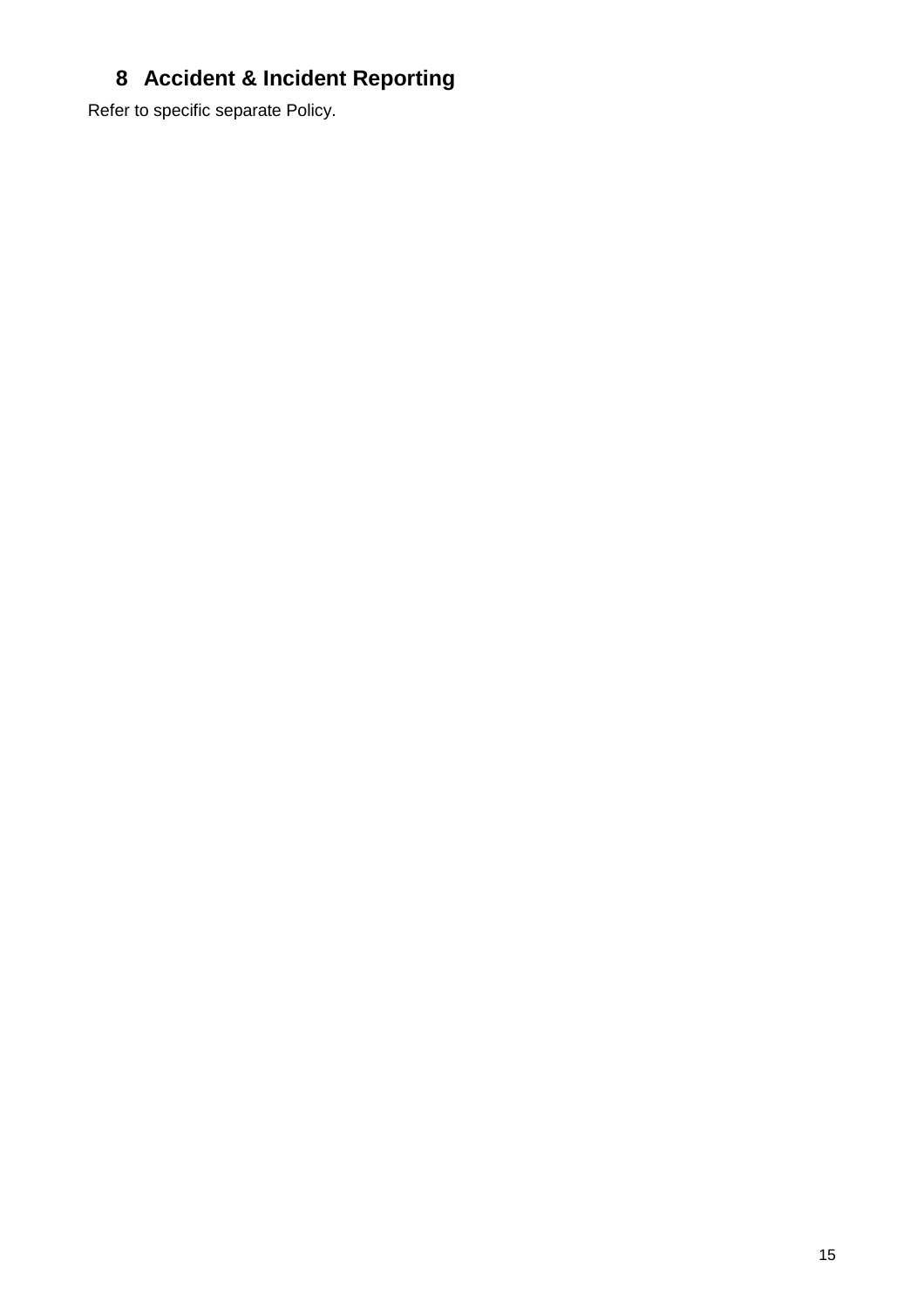## <span id="page-15-0"></span>**9 H&S Arrangements**

An effective safety management system should have arrangements in place to deal with every aspect of health, safety and welfare of their employees and members of the public.

Head Teachers ensures that the following arrangements are in place in each individual Academy:

#### <span id="page-15-1"></span>*9.1 Plant & Equipment*

- All equipment and machinery should be maintained, so far as is reasonably practicable, in accordance with the manufacturer's instructions. In addition, maintenance schedules outline when extra checks should take place
- When new equipment is purchased, it should be checked to ensure that it meets appropriate educational standards
- All equipment should be stored in the appropriate containers and areas; all containers to be labelled with the correct hazard sign and contents
- Every Academy to be inspected once a year (or when needed) and the plant M&E asset list updated; every item in the list should be inspected to statutory requirements and all records kept in the 'Site Log-Book'
- Certain mechanical and electrical plant will be inspected once a year (or more) by the insurance company, and record kept; this is organised by the Trust
- Machinery and equipment should be risk assessed if needed, and a safe system of work completed for each item that have a certain amount of risk
- Playground Equipment should be inspected by external specialists every year, and visually checked every month by the school Caretaker

#### <span id="page-15-2"></span>*9.2 Electrical equipment*

- All staff should be responsible for ensuring that they use and handle electrical equipment sensibly and safely
- All staff should visually check any electrical item prior to its use: leads should be checked for damage (unless the item is 'not portable', EG desktop pc, fridges, microwave ovens etc), items visually checked for scorch/burn marks, excessive level of noise (above the usual level of the item) reported. Such checks should not take more than a minute at maximum; a separate 'electrical item' policy might be in place, especially if their department constantly uses electrical items
- Every Academy is encouraged to keep an inventory of all the portable and fixed electrical assets and have formal inspections carried out by their site team (maintained by the SBM or other admin personnel). This should be carried out at least annually.
- Staff should avoid taking into Academy personal electrical items; the only exception is when the Headteacher gives permission personally
- Any pupil or volunteer who handles electrical appliances does so under the supervision of the member of staff who so directs them
- Any potential hazards should be reported to the site responsible person immediately
- A portable appliance test (PAT) is carried out by a competent person every 2 years with a visual inspection in the year with no full test; records are kept either electronically or in the site log-book
- Electrical apparatus and connections should not be touched by wet hands and should only be used in dry conditions
- Maintenance, repair, installation and disconnection work associated with permanently installed or portable electrical equipment should only carried out by a competent person
- Every Academy to have the whole electrical system checked by a competent company every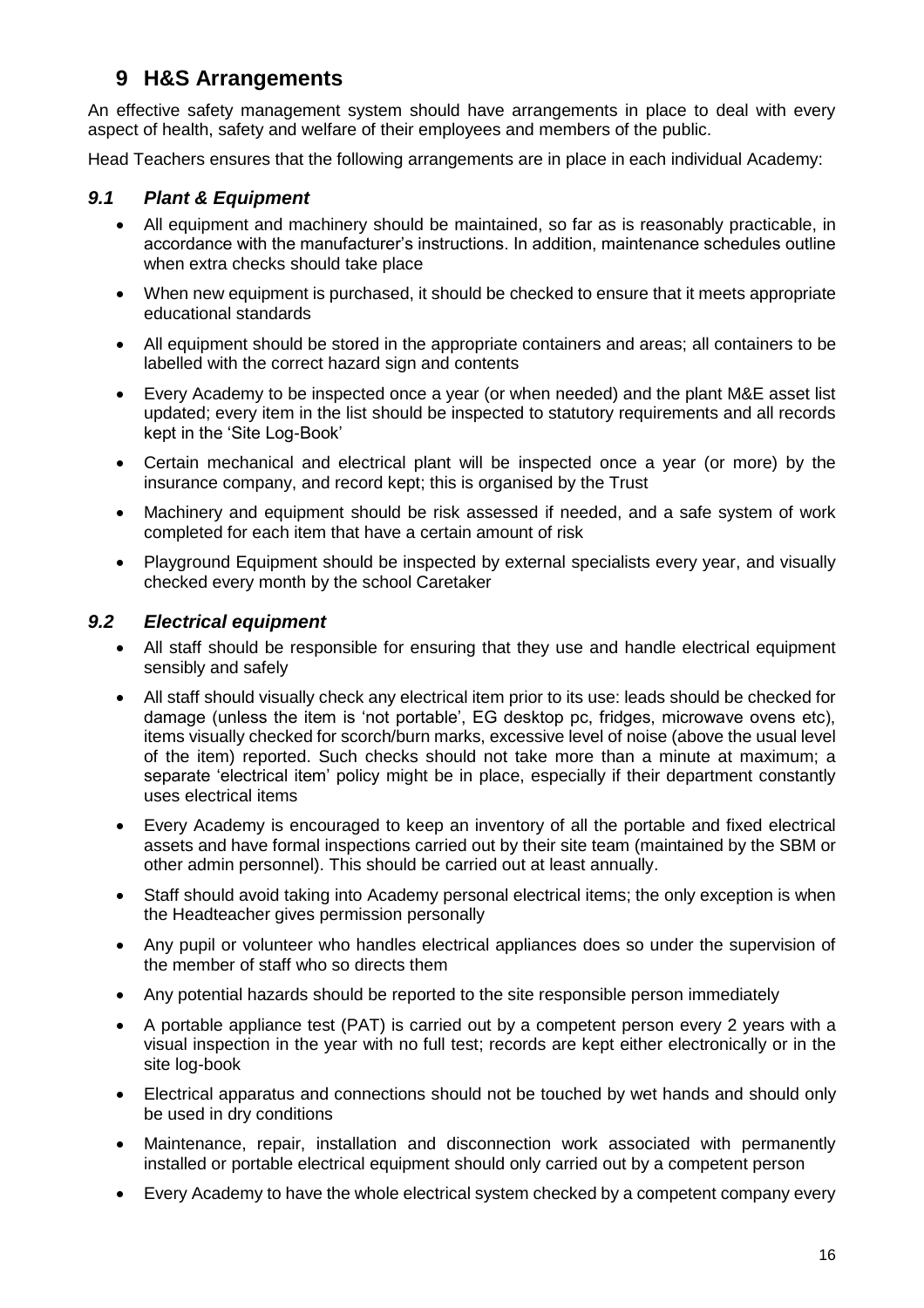5 years

#### <span id="page-16-0"></span>*9.3 PE & Play Equipment*

- Pupils should be taught how to carry out and set up PE equipment safely and efficiently. Staff should check that equipment is set up safely
- All equipment to be inspected by external experts every year and records kept; any necessary maintenance carried out and records kept. The site Caretaker also visually inspects (and keep records) every month
- Certain equipment should be risk assessed if it carries a considerable risk, and staff trained in its correct usage, by manufacturer specifications; this is the responsibility of the Headteacher, but could be delegated to other trained members of staff)
- Children should not be allowed to play with any equipment that carries a considerable risk unless supervised by an adult trained in its usage

#### <span id="page-16-1"></span>*9.4 Display screen equipment*

- The Academy is responsible for identifying applicable users
- All staff who use computers, or other similar equipment, daily as a part of their normal work, should have a display screen equipment (DSE) assessment carried out. This is usually a continuous/near continuous spells of an hour or more at a time
- All staff should receive basic DSE training; this can be in the form of leaflets or reminder during staff meetings
- Staff identified as DSE users are entitled to an eyesight test for DSE use upon request, and at regular intervals thereafter, by a qualified optician (and corrective glasses provided if required specifically for DSE use)

### <span id="page-16-2"></span>*9.5 Lone Working*

Lone working may include:

- Late working
- Home or site visits
- Weekend working
- Caretaking duties
- Site cleaning duties
- Working in a single occupancy office
- Working in an isolated area of the site or anywhere that is not usually occupied (e.g.: plant rooms, basements)

Potentially dangerous activities, such as those where there is a risk of falling from height, should not be undertaken when working alone. If there are any doubts about the task to be performed, the task should be postponed until other staff members are available.

If lone working is to be undertaken, a colleague, friend or family member should be informed about where the member of staff is and when they are likely to return.

Any lone worker should have a working mobile phone (or similar item, e.g. walkie-talkie) with him/her at all times; a delegated member of staff will act as a "checker" by making sure that, after a specific amount of time, the aforementioned person answers his mobile phone.

The lone worker should ensure that they are medically fit to work alone. Please refer to the 'lone worker general risk assessment' for guidance

#### <span id="page-16-3"></span>*9.6 Violence At Work*

Work related violence is "any incident in which an employee is abused, threatened or assaulted by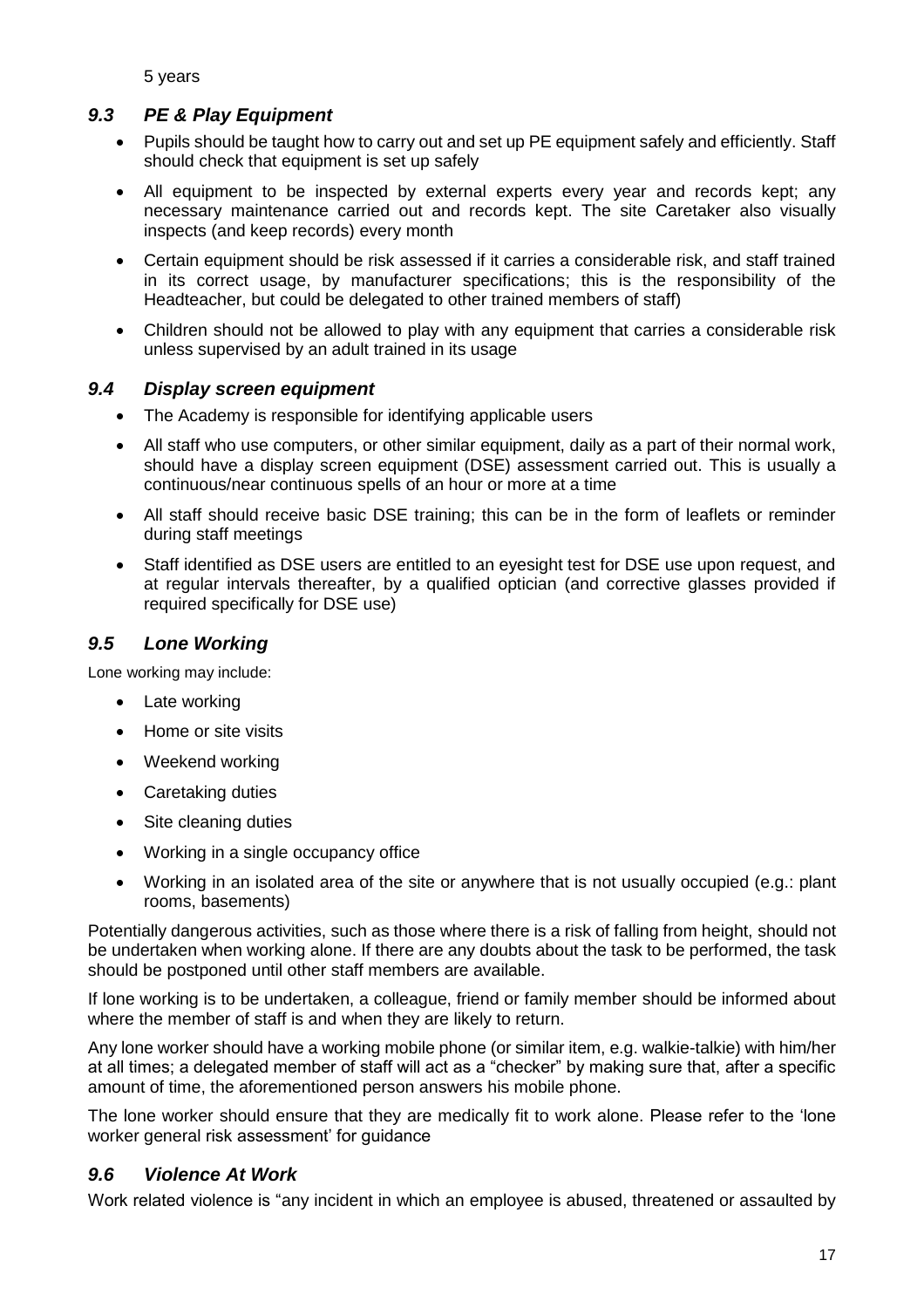a member of the public in circumstances arising out of the course of his/her employment". This is based on the Health and Safety Executive's definition.

The Trust encourages each individual Academy to provide some violence at work training to its employees; the level of training should be based on the position of the member of staff.

Every Academy is encouraged to develop their own policy, which as a minimum should include:

- how to deal with confrontational situations
- what to do in the event of a threat from members of the public
- how to avoid confrontational situations using diplomacy
- procedures to follow in the event of physical threat
- safe places to go to in the event of immediate threat
- procedures to call the emergency services
- procedures in place to monitor behaviours during particular activities (e.g.: parent's evenings)

Certain activities that carry a considerable risk of violence from members of the public will have a risk assessment carried out by the relevant member of staff: this is usually the Headteacher.

Every violence related incident should be recorded and investigated.

#### <span id="page-17-0"></span>*9.7 Emergencies & Evacuation*

Emergency exits, assembly points and assembly point instructions should be clearly identified by safety signs and notices. Fire risk assessment of the premises should be reviewed regularly: the suggested schedule is 3 years unless changes require more regularly.

Emergency evacuations should be practised at least once a term.

The fire alarm system should be maintained by manufacturer specifications and records kept in the site logbook.

Fire alarm testing should take place once a week on a 'call point rotation system'.

New staff should be trained in basic fire safety and all staff and pupils should be made aware of any updates; training should be recorded.

In the event of a fire, each site will follow their individual 'Emergency policy', which usually consists in some of the following:

- The alarm will be raised immediately by whoever discovers the fire and emergency services contacted. Evacuation procedures will also begin immediately
- Fire extinguishers may be used by staff only, and only if trained in how to operate them and are confident they can use them without putting themselves or others at risk. Any fire bigger than a paper bin should NOT be tackled with a fire extinguisher
- Staff and pupils will congregate at the assembly point/s
- Class teachers will take a register of pupils, which will then be checked against the attendance register of that day
- The receptionist will take a register of all staff and visitors
- Staff and pupils will remain outside the building until the emergency services say it is safe to re-enter
- In severe emergencies the whole Academy will evacuate and reassemble at their designated place

The Academy should have special arrangements in place for the evacuation of people with mobility needs and fire risk assessments will also pay particular attention to those with disabilities.

There will be allocated staff assisting pupils with special needs and a PEEP completed for each one of them.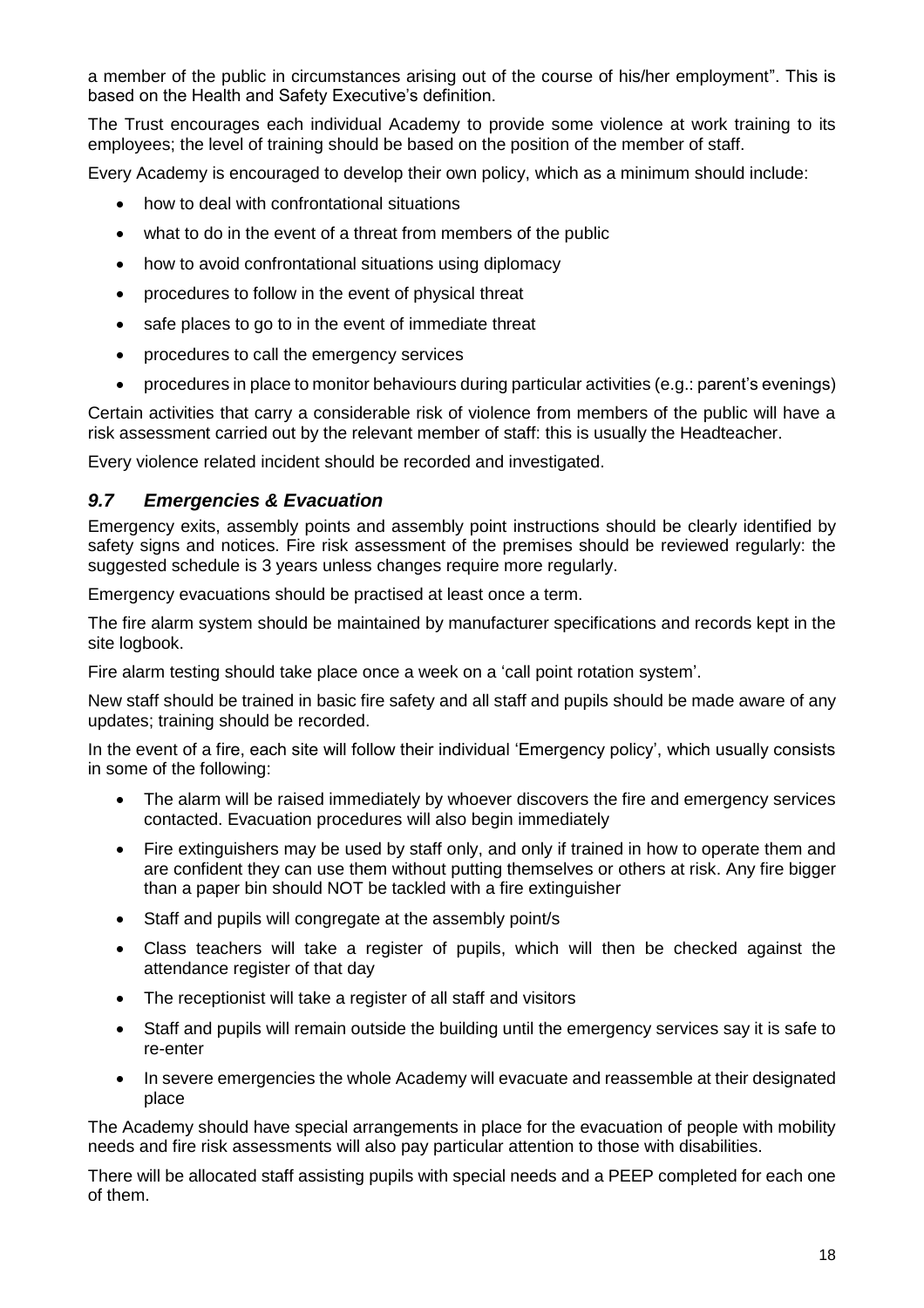Escape routes to be regularly checked by the appointed member of staff and records kept.

Fire extinguishers to be maintained annually by a competent company; they should also be visually checked on a regular basis by the designated member of staff.

#### <span id="page-18-0"></span>*9.8 Hazardous Substances*

Academies are required to control hazardous substances, which can take many forms, including:

- Chemicals
- Products containing chemicals
- Fumes
- Dusts
- Vapours
- Mists
- Gases and asphyxiating gases
- Germs that cause diseases, such as leptospirosis or legionnaires disease

Control of substances hazardous to health (COSHH) risk assessments should be completed by the relevant person and circulated to all employees who work with hazardous substances. Staff will also be provided with protective equipment, where necessary.

A COSHH register must be present in each Academy, where every substance used is assessed and recorded.

Hazardous products should be used and stored in accordance with instructions on the product label. All hazardous products are kept in their original containers, with clear labelling and product information.

All flammable substances should be kept locked in a metal cabinet and segregated from other products, as per the individual risk assessment.

All chemicals, cleaning materials and day-to-day cleaning supplies should be stored in a locked area.

Any hazardous products are disposed of in accordance with specific disposal procedures.

Emergency procedures, including dealing with spillages, are displayed near where hazardous products are stored and in areas where they are routinely used; this should all be recorded on the COSHH risk assessment forms.

#### <span id="page-18-1"></span>*9.9 Gas safety*

- Installation, maintenance and repair of gas appliances and fittings will be carried out by a competent Gas Safe registered engineer and records kept; maintenance will be undertaken every year
- Gas pipework, appliances and flues should be regularly maintained
- All rooms with gas appliances are checked to ensure that they have adequate ventilation
- The entire gas system will be tested every 5 years as by statutory requirements

#### <span id="page-18-2"></span>*9.10 Legionella*

- A water risk assessment to be completed every 3 years by a competent person
- The site responsible person should carry out regularly water flushing and temperature checks, according to the site-specific regime (as set out in the caretaker checklists), and records kept
- The site responsible person should receive basic legionella awareness training and record of such training kept
- For more in depth details, please consult the relevant 'Water Management Policy'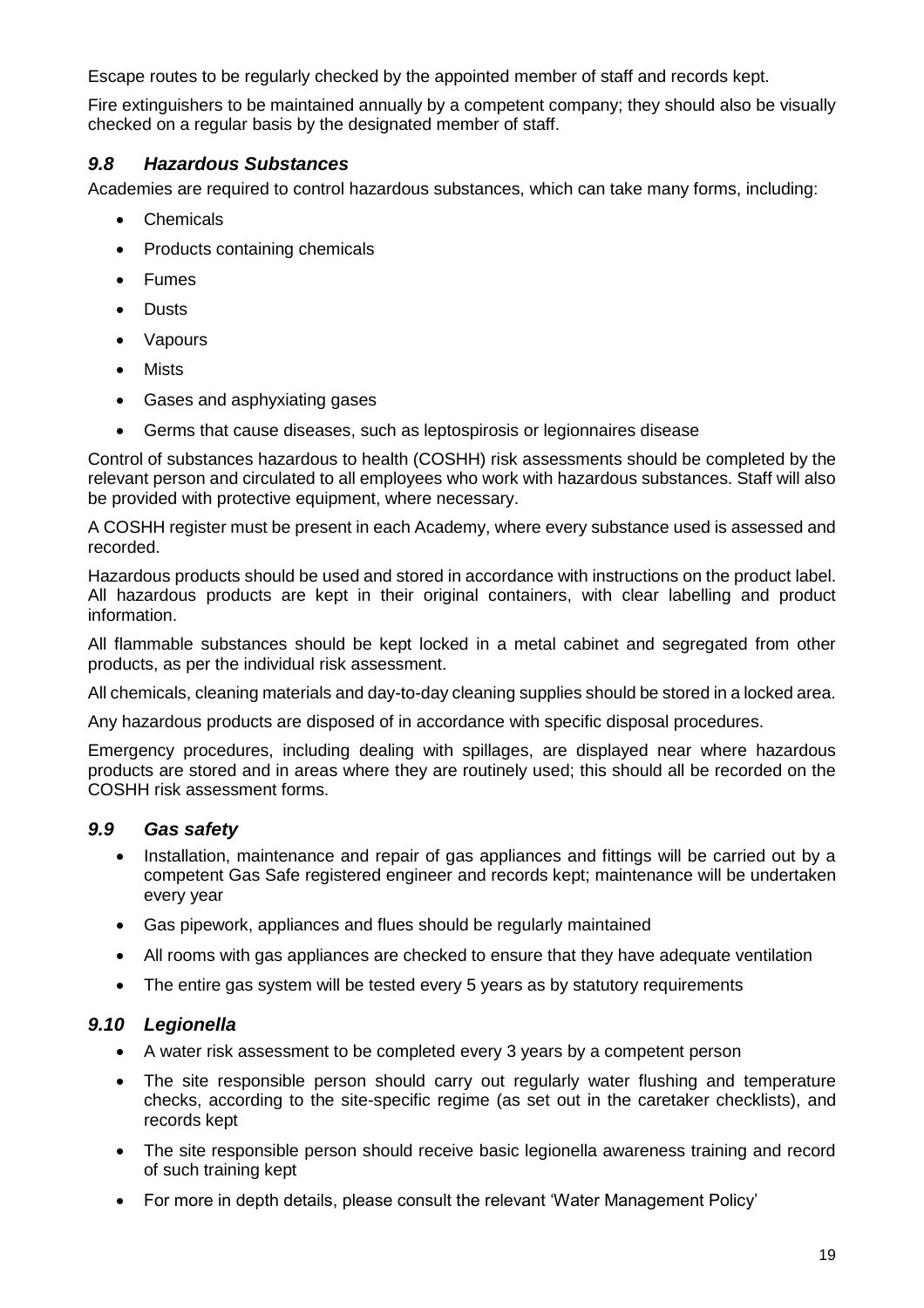#### <span id="page-19-0"></span>*9.11 Asbestos*

- Every Academy to have an up to date asbestos management survey and asbestos register (register to be updated annually);
- Each Academy to ensure that the relevant site person (usually SBM or Caretaker) has been trained in asbestos awareness
- Asbestos areas should be communicated to every member of staff on a yearly basis, on induction and when necessary
- Regular visual check of asbestos areas to be undertaken by the Academy and annually by the Site Manager or other relevant person
- Staff are briefed on the hazards of asbestos, the location of any asbestos in the Academy and the action to take if they suspect they have disturbed it
- Arrangements are in place to ensure that contractors are made aware of any asbestos on the premises and that it is not disturbed by their work
- Contractors will be advised that if they discover material which they suspect could be asbestos, they will stop work immediately until the area is declared safe
- Asbestos sign-posted using stickers which are checked annually to ensure still in place

Please refer to separate policy for in depth guidance

#### <span id="page-19-1"></span>*9.12 Working at Height*

Any work at height should be properly planned, supervised and carried out by competent people with the skills, knowledge and experience to do the work.

In addition:

- Any working at height equipment is regularly inspected and records kept; the frequency of such inspections depend on the usage and are left for each Academy to decide
- Pupils are encouraged to not use any working at height equipment
- Staff will wear appropriate footwear and clothing when using ANY working at height equipment
- Contractors are expected to provide their own equipment for working at height; if borrowing any Academy equipment, they should sign a declaration that they take full responsibilities of any damage/injuries caused by such equipment
- Before using equipment, staff are expected to conduct a visual inspection to ensure its safety
- Academies are encouraged to give basic 'working at height' training to all staff, especially to members of the site teams, and records kept

Access to high levels, such as roofs, is only permitted by trained persons and should be under a permit to work system. The generic "Work @ Height" RA provided by the Trust can be used for guidance, and tailored to specific individual needs.

#### <span id="page-19-2"></span>*9.13 Manual Handling*

It is up to individuals to determine whether they are fit to lift or move equipment and furniture. If an individual feels that to lift an item could result in injury or exacerbate an existing condition, they will ask for assistance; Academies should provide basic manual handling training to all staff.

The Trust provides basic manual handling risk assessments, which can be used to give basic manual handling training; these assessments are not a substitute for training.

The Academy will ensure that proper mechanical aids and lifting equipment are available in Academy, and that staff are trained in how to use them safely.

Every manual handling operation that carries a considerable risk, should be individually risk assessed and records kept; such assessment will be communicated to the relevant member of staff.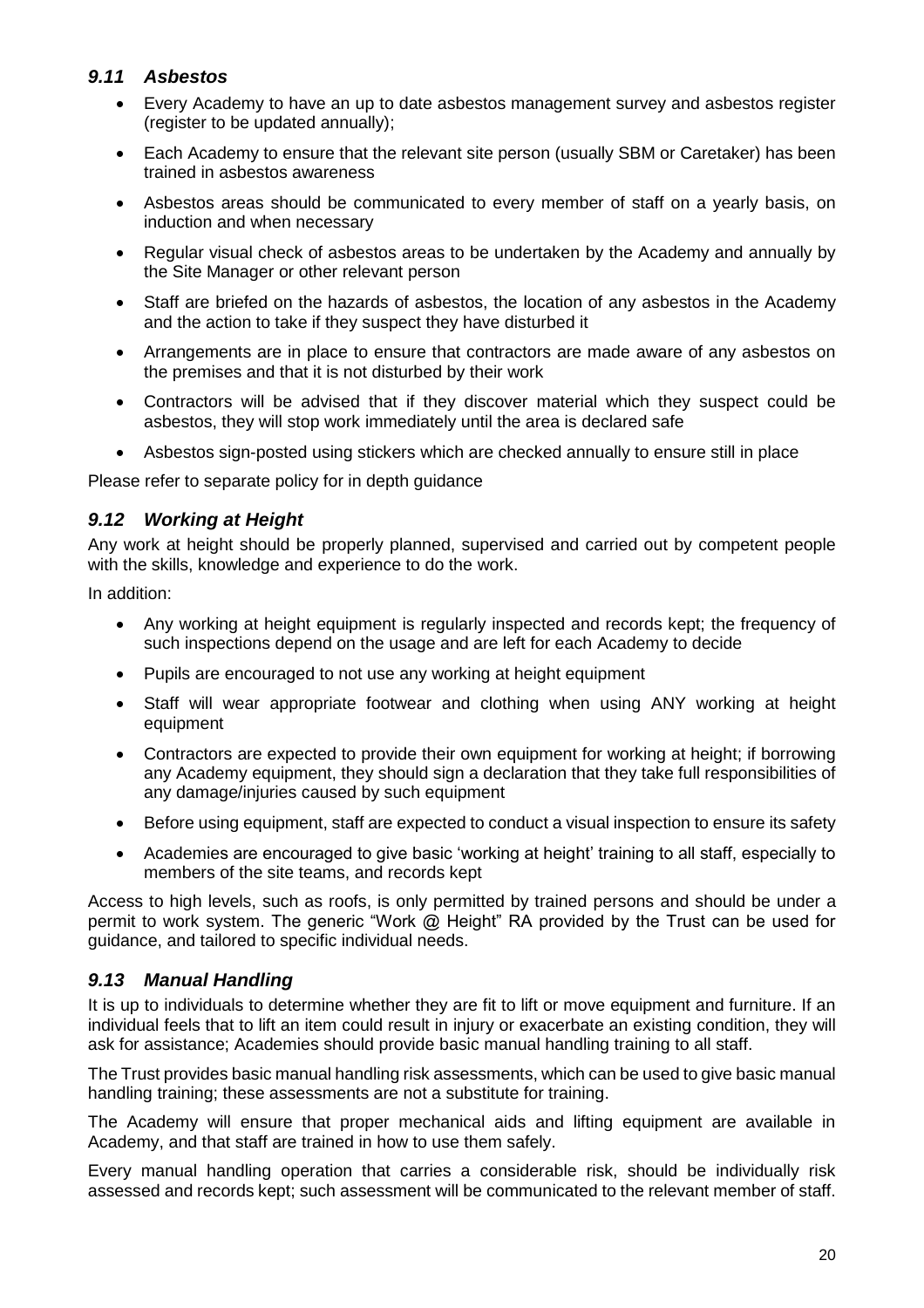Staff and pupils are expected to use the following basic manual handling procedure:

- Plan the lift and assess the load. If it is awkward or heavy, use a mechanical aid, such as a trolley, or ask another person to help
- Take the more direct route that is clear from obstruction and is as flat as possible
- Ensure the area where you plan to offload the load is clear
- When lifting, bend your knees and keep your back straight, feet apart and angled out. Ensure the load is held close to the body and firmly. Lift smoothly and slowly and avoid twisting, stretching and reaching where practicable
- If in doubt, DO NOT attempt the lift but ask a senior member of staff for help.

#### <span id="page-20-0"></span>*9.14 First Aid*

Every Academy is expected to carry out a 'first aid risk assessment' to determine the amount of first aiders and first aid facilities required; this RA should be recorded and updated when it is deemed necessary. First Aid Kit to be available and staff aware of where it is positioned, and a place for administering medical care

#### <span id="page-20-1"></span>*9.15 New and Expectant Mothers*

Risk assessments will be carried out whenever any employee or pupil notifies the Academy that they are pregnant. The Trust prepares a general RA but the Academy is required to undertake personalised ones for their staff that can be based on the general one

Appropriate measures will be put in place to control risks identified. Some specific risks are summarised below:

- Chickenpox can affect the pregnancy if a woman has not already had the infection. Expectant mothers should report exposure to antenatal carer and GP at any stage of exposure. Shingles is caused by the same virus as chickenpox, so anyone who has not had chickenpox is potentially vulnerable to the infection if they have close contact with a case of shingles
- If a pregnant woman comes into contact with measles or German measles (rubella), she should inform her antenatal carer and GP immediately to ensure investigation
- Slapped cheek disease (parvovirus B19) can occasionally affect an unborn child. If exposed early in pregnancy (before 20 weeks), the pregnant woman should inform her antenatal care and GP as this must be investigated promptly

#### <span id="page-20-2"></span>*9.16 Occupational Stress*

The Trust is currently investigating the possibility of purchasing a stress management package for all Academies.

There is no change to individual Academy policies, and every Headteacher is encouraged to continue with the current stress management system they have in place.

#### <span id="page-20-3"></span>*9.17 Safety signs, markings, signals*

Every Academy is encouraged to conform to the international guidelines for safety signs, signals and markings.

This is part of the annual H&S visit conducted at each site, and also complemented by more specific visits e.g. fire risk assessments.

#### <span id="page-20-4"></span>*9.18 Site Security*

Every Academy site will have its own site security procedures; these could be covered by a specific policy.

Each Academy will have a specific 'Security Risk Assessment' carried out, the results of this could be used to tailor specific needs.

Access Control: All school staff need to be vigilant in the access allowed to persons who are not on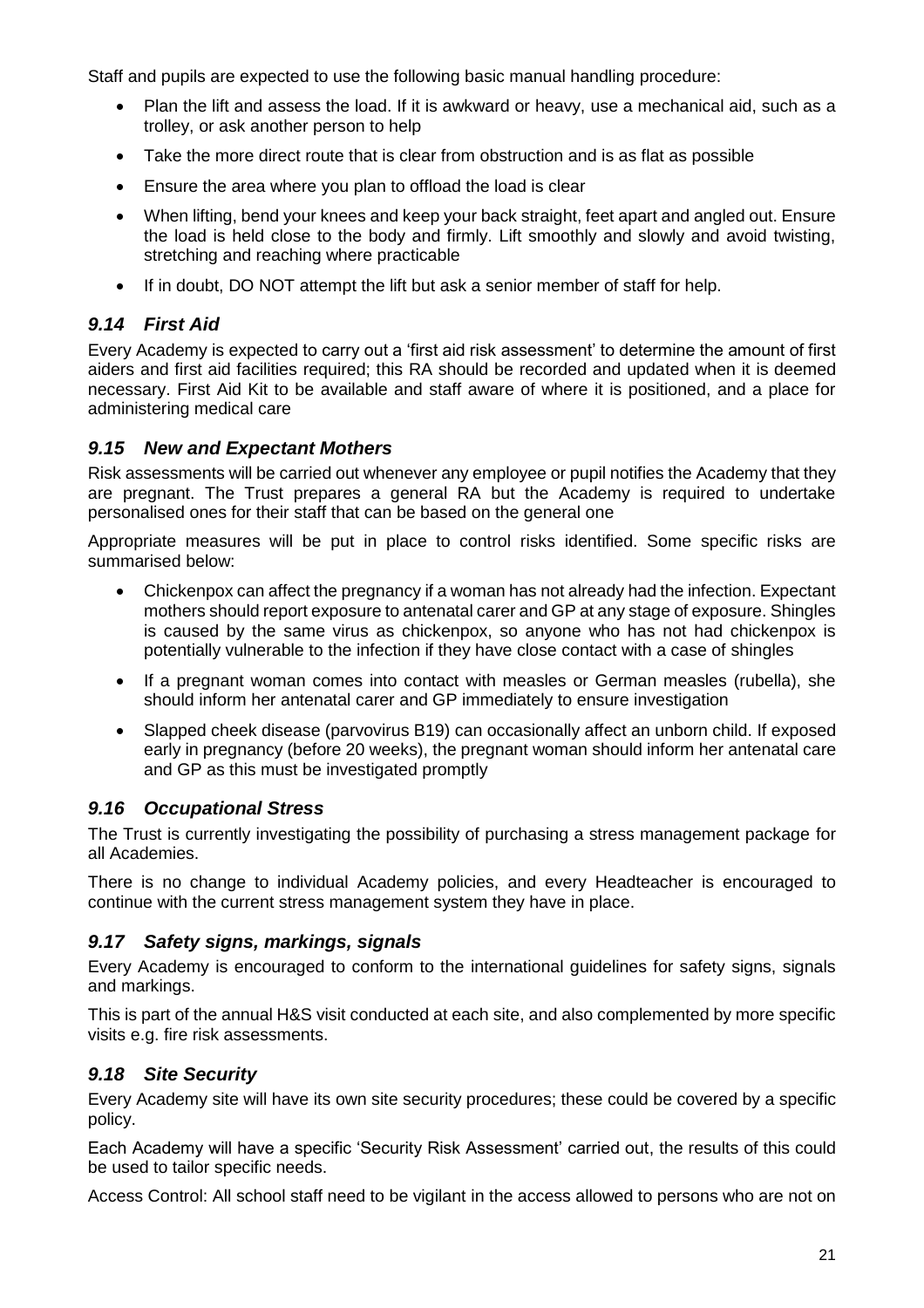general school business. Staff should not allow unsolicited people to follow them through the reception electronic doors. If someone does follow them through, they must ensure they are introduced to reception in person to be greeted. Should staff feel someone is on site and should not be, because they walk through unlocked gates, a challenge is advisable. Each school will have its own access control addendum relevant to their site.

#### <span id="page-21-0"></span>*9.19 Waste Control*

Every Academy is required to comply with current environmental laws regarding the disposal of waste and waste collection.

Waste collection areas and procedures should be risk assessed to address issues such as fire, infection control, pest control.

Each site is encouraged to recycle as much of its waste as possible; this is so that both moral and financial duties are covered.

#### <span id="page-21-1"></span>*9.20 Business Continuity*

Each Academy site is encouraged to develop a business continuity plan to deal with any foreseeable and unforeseeable emergency.

This should be linked with other policies such as fire and emergencies, natural calamities and similar.

#### <span id="page-21-2"></span>*9.21 Safeguarding*

Every Academy is required to have an up-to-date policy, and at least one person to act as a safeguarding officer; this is usually the responsibility of the Headteacher.

#### <span id="page-21-3"></span>*9.22 Adverse Weather Conditions*

Every Academy is encouraged to develop their own 'Adverse Weather Policy' or Risk Assessment; this should include information and guidance on what to do in the event of bad and adverse weather.

The Trust suggests, as a minimum, to have in place procedures for dealing with:

- snow
- strong wind
- heavy rain
- hot temperature
- hailstorms

The layout of the Academy and its surroundings should all be taken into consideration. Each Academy currently have a 'Storm & Flood' management plan, that can either be used as it is, or used in conjunction with a more specific policy.

#### <span id="page-21-4"></span>*9.23 Traffic Management*

Every Academy should develop their own personal traffic management procedures.

Everything should be taken into consideration from layout, parking spaces and position, entrance and exit, segregation of routes between pedestrian and cars etc.

Particular attention should be given to signs and road markings.

#### <span id="page-21-5"></span>*9.24 Confined Spaces*

Every Academy site is encouraged to have an up-to-date confined space register.

A confined space is "any place, including any chamber, tank, vat, silo, pit, trench, pipe, sewer, flue, well or other similar space in which, by virtue of its enclosed nature, there arises a reasonably foreseeable specified risk".

Confined spaces in academies are usually plant rooms, boiler houses, gas and electric meter rooms and similar.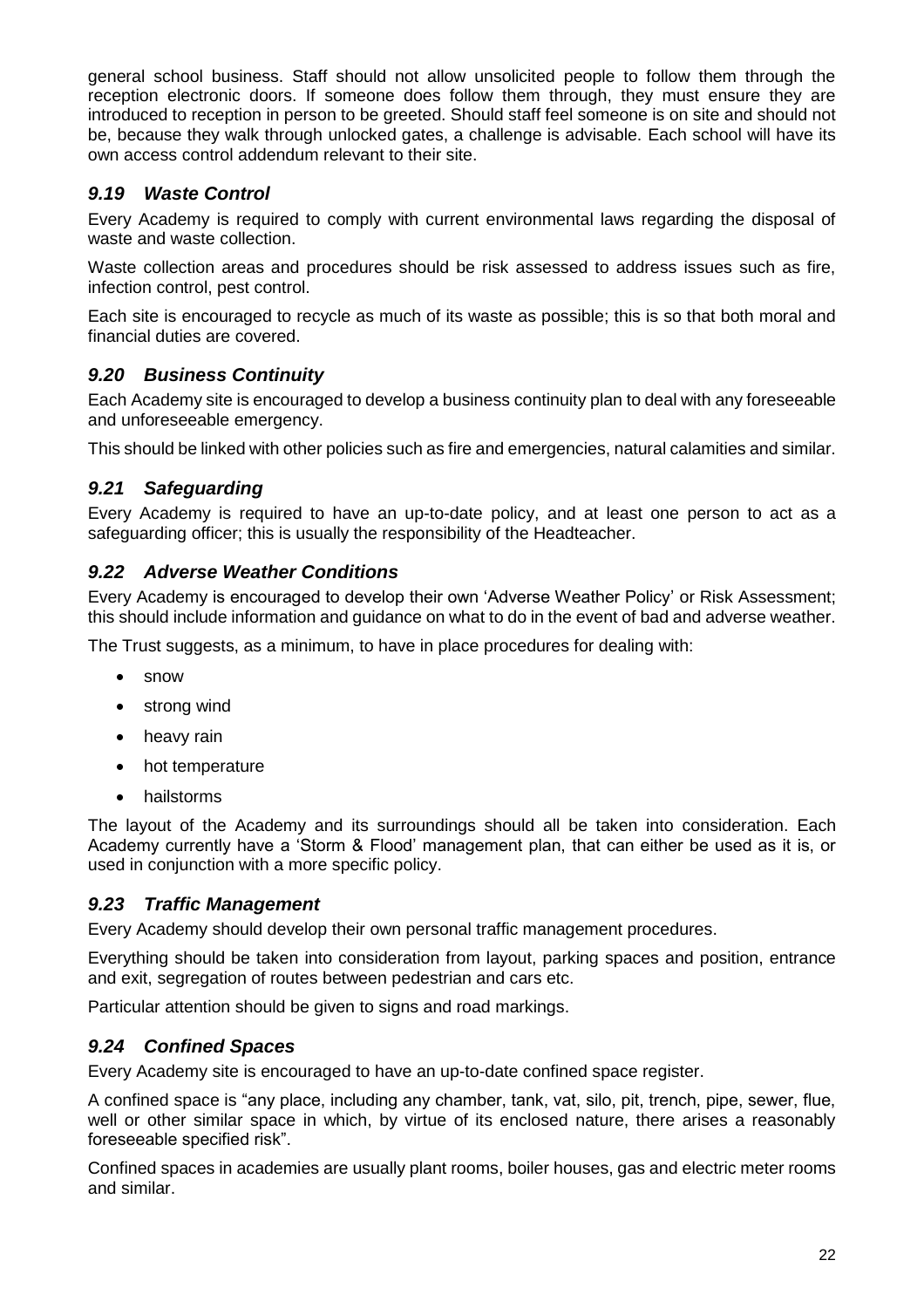Particular attention should be given to signage: every confined space should be signed and risk assessed.

Access should be given under a permit to work system, unless the risks are minimal: children should never access a confined space.

#### <span id="page-22-0"></span>*9.25 Fragile Roofs*

Every Academy site is encouraged to have an up-to-date fragile roof register.

Every roof that can be accesses and 'fallen through' because of their fragile, non-load bearing nature, will need to be identified by a safety sign; yearly condition surveys should be carried out and record kept.

Fragile roofs should be also marked on the site Academy plans and fire emergency plans if needed.

#### <span id="page-22-1"></span>*9.26 Smoking*

Smoking is the single most preventable cause of premature death and ill health in our society. The weight of scientific evidence leads the school to believe that smoking could be injurious to the health of not only those who smoke but also to others through passive smoking. Additionally, smoking represents a fire hazard to the school and its occupants. With this in mind the school aims to promote the health, safety and welfare of its students, staff and visitors and to raise environmental standards.

The Trust` aims:

- To demonstrate the school's commitment to promoting the health and safety of pupils and staff;
- The school accepts that they have a role to play in working towards non-smoking being seen as the norm in society;
- The children will receive consistent messages through the Anti-tobacco education in the curriculum and will observe non-smoking role models within the school;
- To protect non-smokers from the adverse health effects of environmental tobacco smoke in the workplace;
- To provide information and advice for those who wish to stop smoking.

It is the intention of the Trust that it will be a smoke free environment for all who use the premises. Smoking (including the use of e-cigarettes) is not allowed on the school premises - building and around the site;

Visitors: The smoking policy applies to all visitors to the school - for example, parents, suppliers, supply or temporary staff, and repair people. The following arrangements have been made for informing visitors of the policy's existence

- Clearly worded signs will be sited to announce the policy;
- A paragraph in the lettings policy in the lettings agreement;
- Staff members will inform visitors of the policy when necessary.

#### <span id="page-22-2"></span>*9.27 Contractors Management*

Refer to specific separate Policy.

#### <span id="page-22-3"></span>*9.28 Lettings & External Clubs*

Every Academy is encouraged to have an up-to-date policy if premises are let out to external clubs.

#### <span id="page-22-4"></span>*9.29 Permit to Work*

Every Academy is encouraged to have a 'permit to work' system in place for high-risk tasks; this is usually in place for external contractors when carrying out certain tasks (use of naked flames, access to confined spaces, live electrical working etc).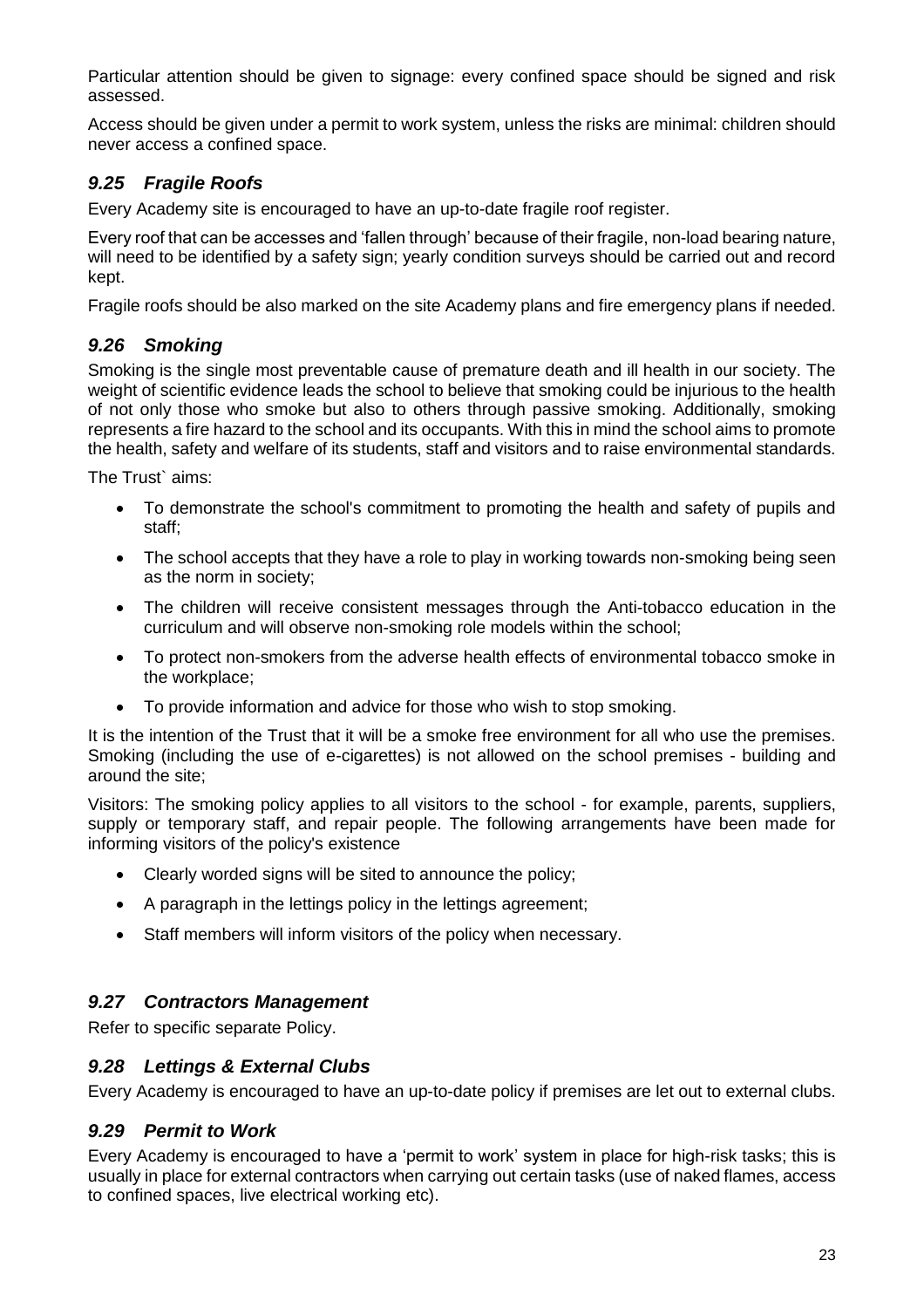Permits to work should be granted and signed off at the end of the task. This is to ensure that certain critical aspects of the task are taken into consideration and the associated risks managed (e.g.: 'cooling off' period after the usage of naked flames for welding).

#### <span id="page-23-0"></span>*9.30 Safe Systems of Work*

Academies should have 'safe systems of work' in place for every activity that carries a certain amount of risk. Safe systems of work in academies are usually drawn-up for maintenance tasks, which could include some, and not limited to, of the following:

- working with ladders
- working with machinery
- working with maintenance tools (strimmers, circular saws etc)
- sorting deliveries
- deep cleaning & high-level cleaning

A safe system of work should include training and information on how to safely carry out the task and use the equipment provided, all risks and counter measures identified and explained; such systems should then be distributed to the relevant person and signed to confirm understanding.

For low or trivial risk activities, a safe system of work could also be delivered verbally.

#### <span id="page-23-1"></span>*9.31 Off Site Visits*

When taking pupils off the Academy premises, Academy leaders will ensure that:

- Risk assessments will be completed where off-site visits and activities require them
- All off-site visits are appropriately staffed
- Staff will take an Academy mobile phone, a portable first aid kit, information about the specific medical needs of pupils along with the parents' contact details
- There will always be at least one first aider with a current paediatric first aid certificate on Academy trips and visits, as required by the statutory framework for the Early Years Foundation Stage.

#### <span id="page-23-2"></span>*9.32 Infection Prevention and Control*

We follow national guidance published by Public Health England (PHE) when responding to infection control issues. We will encourage staff and pupils to follow this good hygiene practice, outlined below, where applicable.

Handwashing

- Wash hands with liquid soap and warm water, and dry with paper towels or hand-dryers
- Always wash hands after using the toilet, before eating or handling food, and after handling animals
- Cover all cuts and abrasions with waterproof dressings

Coughing and sneezing

- Cover mouth and nose with a tissue
- Wash hands after using or disposing of tissues
- Spitting is discouraged

Personal protective equipment

- Wear disposable non-powdered vinyl or latex-free CE-marked gloves and disposable plastic aprons where there is a risk of splashing or contamination with blood/body fluids (for example, nappy or pad changing)
- Wear goggles if there is a risk of splashing to the face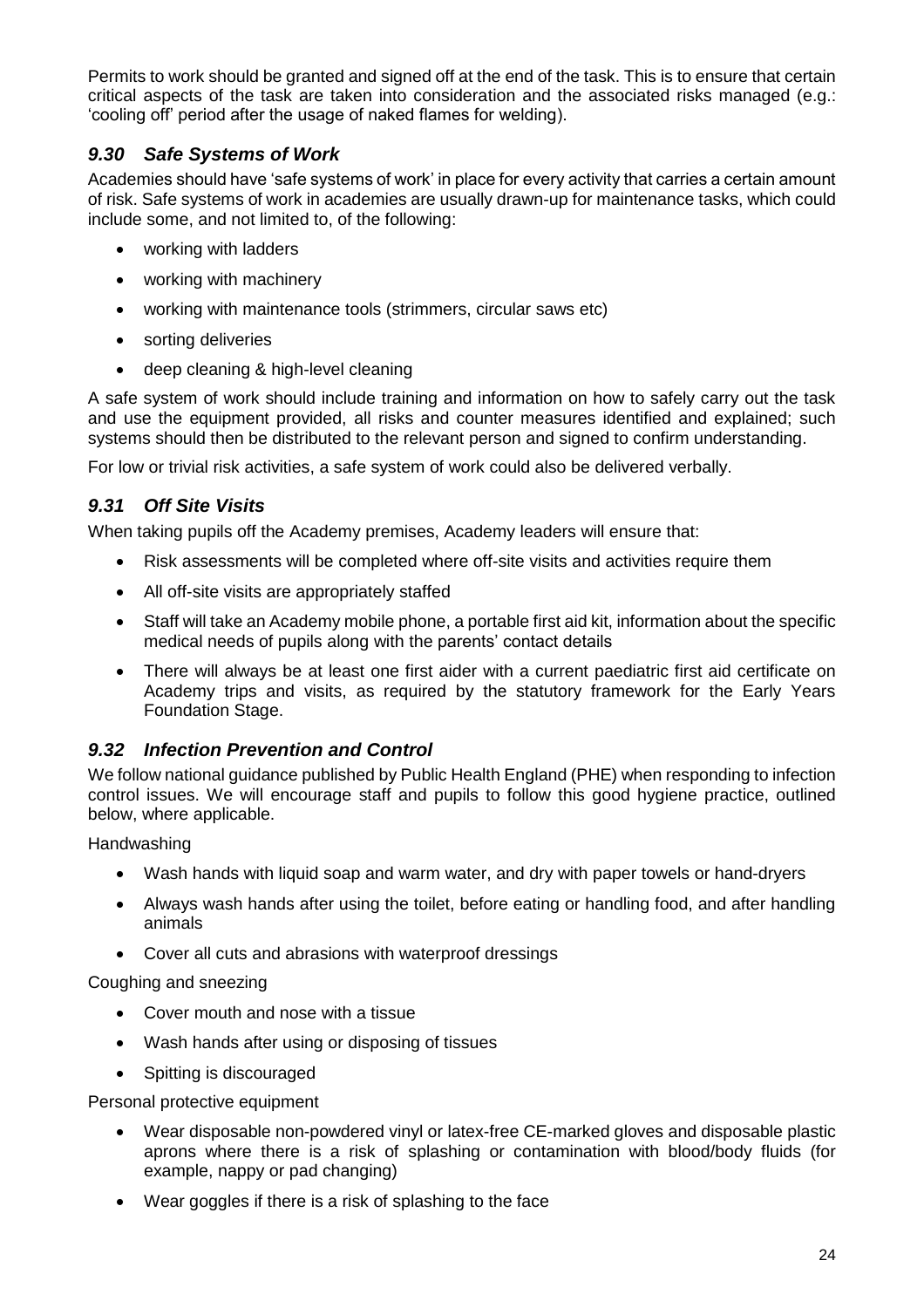Use the correct personal protective equipment when handling cleaning chemicals

Cleaning of the environment

• Clean the environment, including toys and equipment, frequently and thoroughly

Cleaning of blood and body fluid spillages

- Clean up all spillages of blood, faeces, saliva, vomit, nasal and eye discharges immediately and wear personal protective equipment
- When spillages occur, clean using a product that combines both a detergent and a disinfectant and use as per manufacturer's instructions. Ensure it is effective against bacteria and viruses and suitable for use on the affected surface
- Never use mops for cleaning up blood and body fluid spillages use disposable paper towels and discard clinical waste as described below
- Make spillage kits available for blood spills

#### Laundry

- Wash laundry in a separate dedicated facility
- Wash soiled linen separately and at the hottest wash the fabric will tolerate
- Wear personal protective clothing when handling soiled linen
- Bag children's soiled clothing to be sent home, never rinse by hand

#### Clinical waste

- Always segregate domestic and clinical waste, in accordance with local policy
- Used nappies/pads, gloves, aprons and soiled dressings are stored in correct clinical waste bags in foot-operated bins
- Remove clinical waste with a registered waste contractor
- Remove all clinical waste bags when they are two-thirds full and store in a dedicated, secure area while awaiting collection

#### Animals

- Wash hands before and after handling any animals
- Supervise pupils when playing with animals
- Seek veterinary advice on animal welfare and animal health issues, and the suitability of the animal as a pet

#### Pupils vulnerable to infection

Some medical conditions make pupils vulnerable to infections that would rarely be serious in most children. The Academy will normally have been made aware of such vulnerable children. These children are particularly vulnerable to chickenpox, measles or slapped cheek disease (parvovirus B19) and, if exposed to either of these, the parent/carer will be informed promptly and further medical advice sought. Advise these children to have additional immunisations, for example for pneumococcal and influenza.

The Academy will follow recommended exclusion periods for infectious diseases outlined by Public Health England. In the event of an epidemic/pandemic, we will follow advice from Public Health England about the appropriate course of action.

Each Academy follows Government guidance in regarding the prevention of the spread of the Covid19 virus; each Academy has an up to date risk assessment which is updated regularly, this is the responsibility of the Headteacher.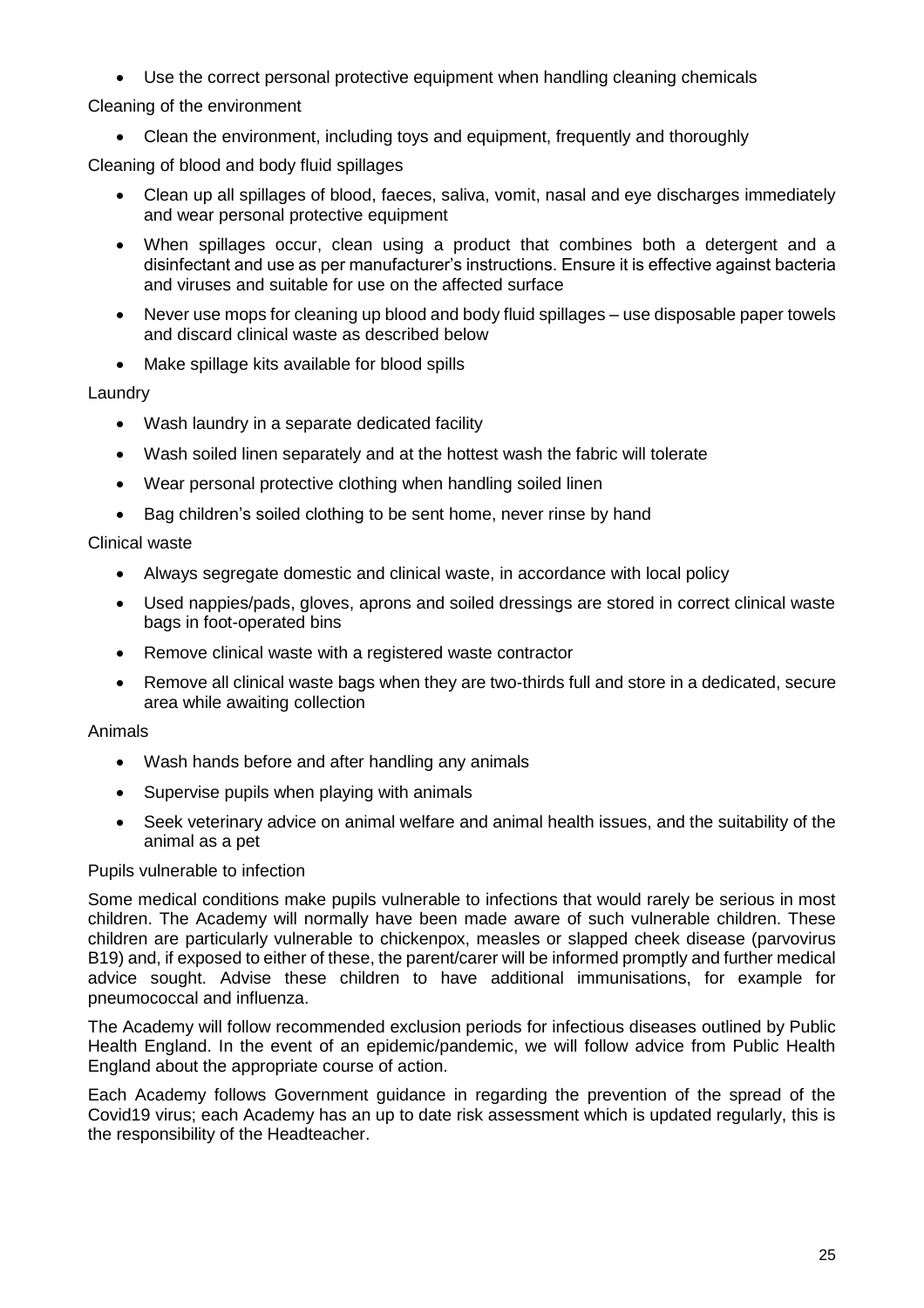#### <span id="page-25-0"></span>*9.33 Drugs and Misuse of substances*

The Trust does not condone the misuse of drugs, solvents, alcohol or any substances, which may be harmful to health. This includes anything that fits with the definition of 'legal highs'. Nor does it condone the possession of or illegal supply of such substances.

The school is committed to the health and safety of its members and will take action to safeguard their wellbeing.

The school acknowledges the importance of its pastoral role in the welfare of all its members, and through the general and Catholic Christian ethos and values of the community, will seek to persuade pupils/parents/carers/staff in need of support to come forward.

The definition of a drug: A substance people take to change the way they feel, think or behave, including:

- o All illegal drugs (those controlled by the Misuse of Drugs Act 1971);
- $\circ$  All legal drugs, including alcohol, tobacco, volatile substances (those giving off gas or vapour which can be inhaled), ketamine, khat and alkyl nitrates known as poppers;
- o All over the counter and prescription medicines.

The school community is committed to the following drug educational aims:

- o Enabling pupils to make healthy, informed choices by increasing knowledge, challenging attitudes and developing and practising skills;
- $\circ$  Providing access to accurate information about substances e.g. short- and long-term effects and risks, rules and laws relating to drugs, the impact of drugs on individuals, families and communities, the prevalence and acceptability of drug use among peers and the complex moral, social, emotional and political issues surrounding drugs;
- o Developing skills to make informed decisions and keep themselves safe and healthy, including assessing, avoiding and managing risk, communicating effectively, resisting pressures, finding information, help and advice, devising problem-solving and coping strategies and developing self-awareness and self-esteem;
- $\circ$  Enabling members to explore their own and other people's attitudes towards drugs, drug use and drug users including challenging stereotypes, and exploring media and social influences
- o Widening understanding about related health and social issues e.g. sex and sexuality, crime, H.I.V. and AIDS;
- $\circ$  Enabling members of the wider school community to identify sources of appropriate personal support and encouraging their use.

Where relevant, each Trust academy will have separate policies/procedures in this area included within their respective addendum to this Policy.

#### <span id="page-25-1"></span>*9.34 Lockdown Policy*

Lockdown procedures may be in response to any external or internal incident which has the potential to pose a threat to the safety of staff and students within the Trust. Lockdown is necessary when children and staff need to be **locked** within buildings for their own safety i.e. in an emergency situation such as a hostile intruder, terrorist attack or other criminal activity.

The three basic principles of keeping safe in a lockdown situation, particularly if they are outside the main buildings at the time are: Run - Hide - Tell. Lockdown procedures may be activated in response to any number of situations, but some of the more typical might be:

- a reported incident/disturbance in the local community (with the potential to pose a risk to staff and students)
- an intruder on the school site (with the potential to pose a risk to staff and students)
- a warning being received regarding a risk occurring locally, such as of air pollution (smoke plume, gas cloud, etc)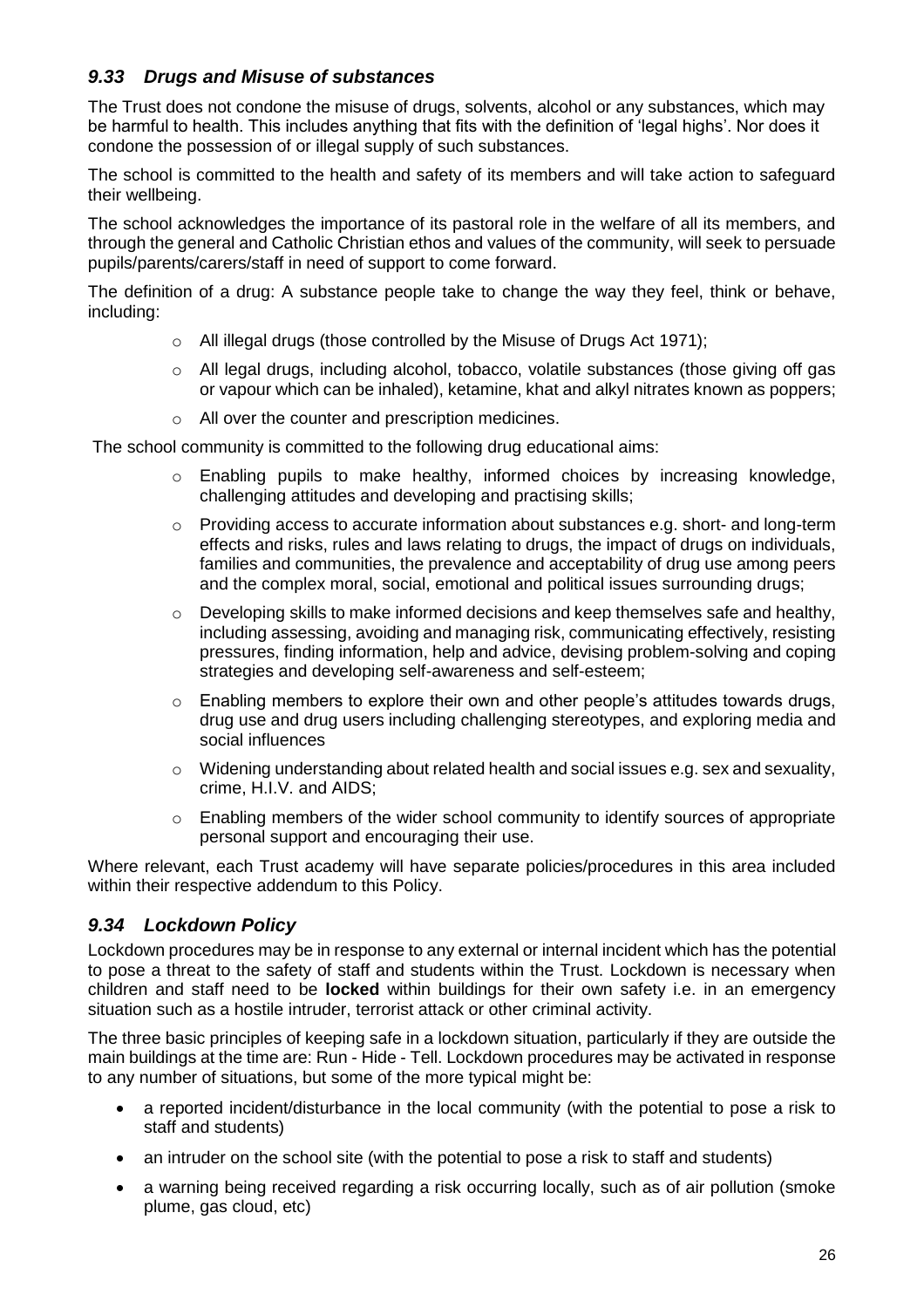• a major fire in the vicinity of one or both of the school site

It is important to remember that it is very much the exception to evacuate a building in the event of a hostile intruder. Unless the location of the intruders is known, a "blind" evacuation may be putting people in more danger (e.g. from an intruder or device at one of the entrances/exits) than if they had remained within the building.

It is of vital importance that the lockdown procedures are familiar to all members of the strategic team, the site team, administrators, teaching staff and non-teaching staff. To achieve this, a lockdown drill should be undertaken at least once a year.

Each academy is expected to have in place its own lockdown policy which may be as an addendum to this Policy.

#### <span id="page-26-0"></span>*9.35 Supporting Medical Conditions in School*

Some pupils live with chronic conditions some of which require medication to be immediately to hand for administration otherwise severe deterioration in health may ensue.

The school will endeavour to ensure inclusion for these pupils across the curriculum. Pupils should not be in general possession of drugs/medication whilst on the school premises to minimise the risk of pupils accessing drugs (albeit for medicinal purposes) whilst in the care of the school. Exceptions to this may include Epi-pens and Asthma inhalers.

It is important that the school receives and fully considers advice from healthcare professionals and value views of parents. Equally, any medical conditions need to be considered within the context of Education, Health and Care (EHC) plans and the 2014 SEN Code of Practice.

Prescribed medicines will be kept in a secure container and must only be administered in accordance with the prescriber's instructions.

Pupils will be allowed to carry essential medicines such as asthma inhalers. Other medicines that have been prescribed should be handed to the office and collected from there as and when required;

Medicines should only be administered in school where it would be detrimental to health to not do so and written consent for use should be obtained when medicines are held in school. The person administering any medication to pupils must log this in the written record.

Individual Health Care plans. These will provide clarity about what needs to be done by whom and when. These are helpful when emergency intervention is either likely or anticipated. These may be initiated by either the school or health professional in consultation with the parent.

The school owns its own defibrillator. This equipment is kept in the school reception and it is accessible for anyone to use, including lettings that use the school out of normal hours.

#### <span id="page-26-1"></span>*9.36 Health & Safety Advice*

The Trust has a contract with 'Cambridgeshire County Council' to give H&S advice and support; each Academy is provided with its own personal adviser. This includes:

- accident investigation & reporting using an online portal
- yearly H&S management audit
- advice and support on completing RA
- general support

On top of this, the St Louis Academy's Site Manager is also acting as an adviser for the Primary Academies that are part of the Trust, acting as a bridge (if needed) between the H&S contract and the schools.

Each Academy has the choice of going directly to either the H&S Advisory Team or the Site Manager.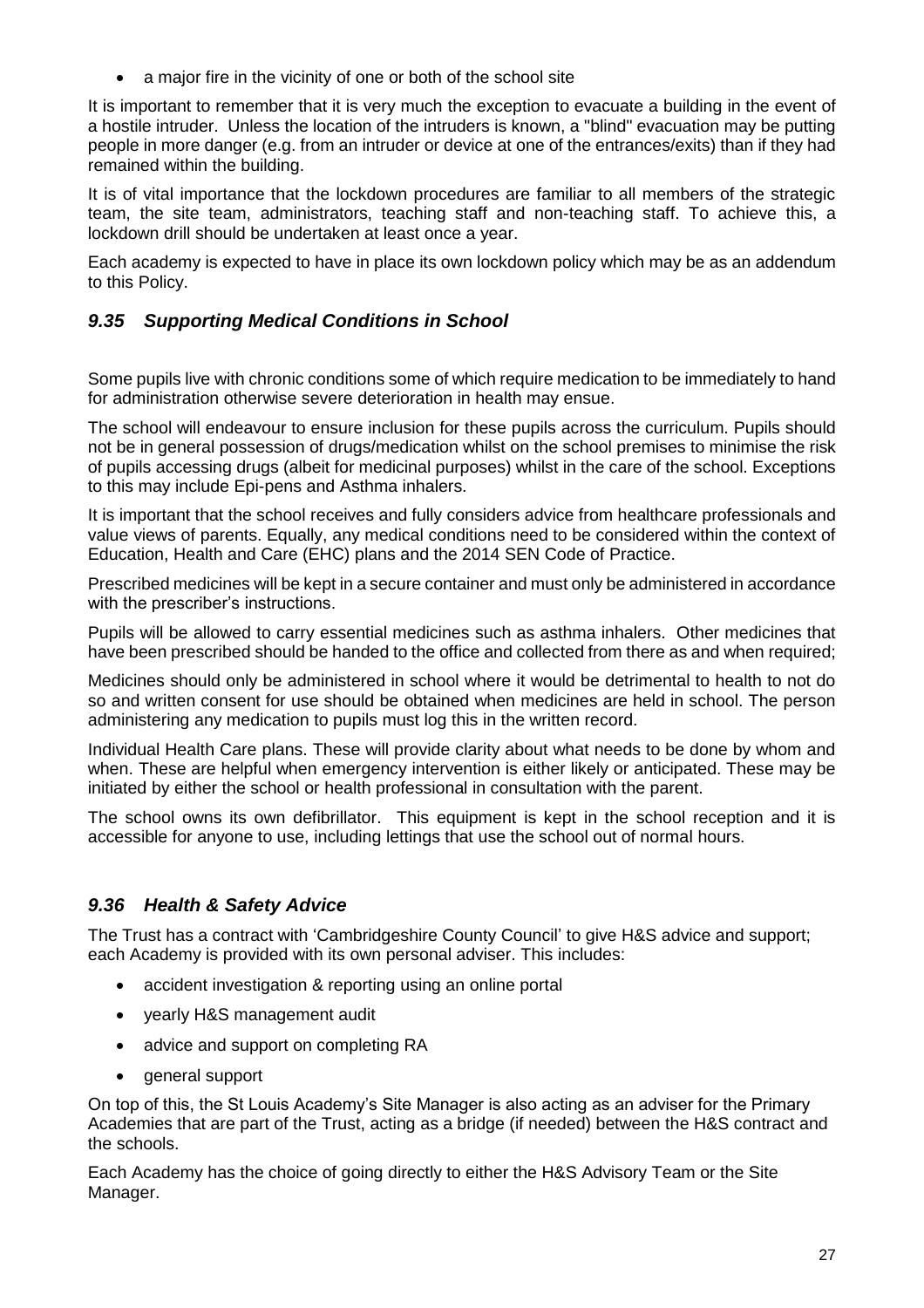The H&S Advisory Team is managed by a CMIOSH (chartered member of IOSH) and the Site Manager is a TechIOSH (technical member of IOSH).

#### **10. Addendum for St Alban's Catholic High School, Ipswich**

#### **10.1 Duties of the Health and Safety Team**

The Health & Safety Team is made up of one member of SLT, the Premises Manager and one other member of staff (currently a science technician). The team meet fortnightly to discuss Health & Safety issues.

The Health and Safety Officer is the SLT member of the team. The duties are as follows:

- To manage and lead the Health and Safety Team
- To meet with the Health and Safety team on a fortnightly basis to discuss current issues and to agree how these will be resolved and who in the team will be responsible.
- To carry out, with the Health and Safety Team, a termly inspection walkthrough of the school alongside the Governors Appointed Representative.
- To liaise, where necessary, with the school's qualified competent person organised by the **Trust**
- To maintain and update the COVID-19 Risk Assessment during the current pandemic.
- To maintain and update the Health and Safety procedures;
- To pass on all guidance notes from the authority to the relevant personnel;
- Advise the Principal on review work activities and to seek to devise safe systems of work in respect of the various operations carried out by the school;
- To advise and prepare for the education of pupils with medical conditions, both permanent and temporary, and to liaise with the Learning Support Manager in that planning;
- To issue safety instructions as and when necessary (both temporary and permanent);
- To investigate reported accidents and hazards to determine whether a need exists for improved safeguards or training and to monitor the progress of any remedial action until satisfied that a hazard has been eliminated;
- To liaise with the Premises Manager for the co-ordination of the school's programme of maintenance and checking of equipment and safety procedures;
- To maintain records of procedures that have been adopted relating to hazard reporting, accident reporting, fire drills, bomb alert drills, introduction of new equipment and substances and advise the Principal on the issue of safety advice and equipment in order that those affected by the procedure are informed as soon as is practicable;
- To supervise and co-ordinate the general administration arising from health and safety matters;
- To liaise with the Premises Manager regarding contact with the appropriate member of the Property Service's Dept and/or contractors' representative the arrangements to be adopted for work carried out or controlled by the contractor, to ensure safe conditions for all personnel;
- To liaise with the Premises Staff to ensure by regular inspection that fire exits are properly signed and free from obstruction and can be opened instantly in an emergency;
- To liaise with the Premises Manager to ensure that firefighting equipment is maintained and tested in accordance with the County Council's current procedures;

#### **10.2 Access Control**

In addition to the trust Policy, Sixth Form students have ID cards to enter and leave the school through reception and for signing in and out using the InVentry system. Sixth Form students gaining access with by their ID cards and lanyards should not allow unsolicited people to follow them through the reception electronic doors.